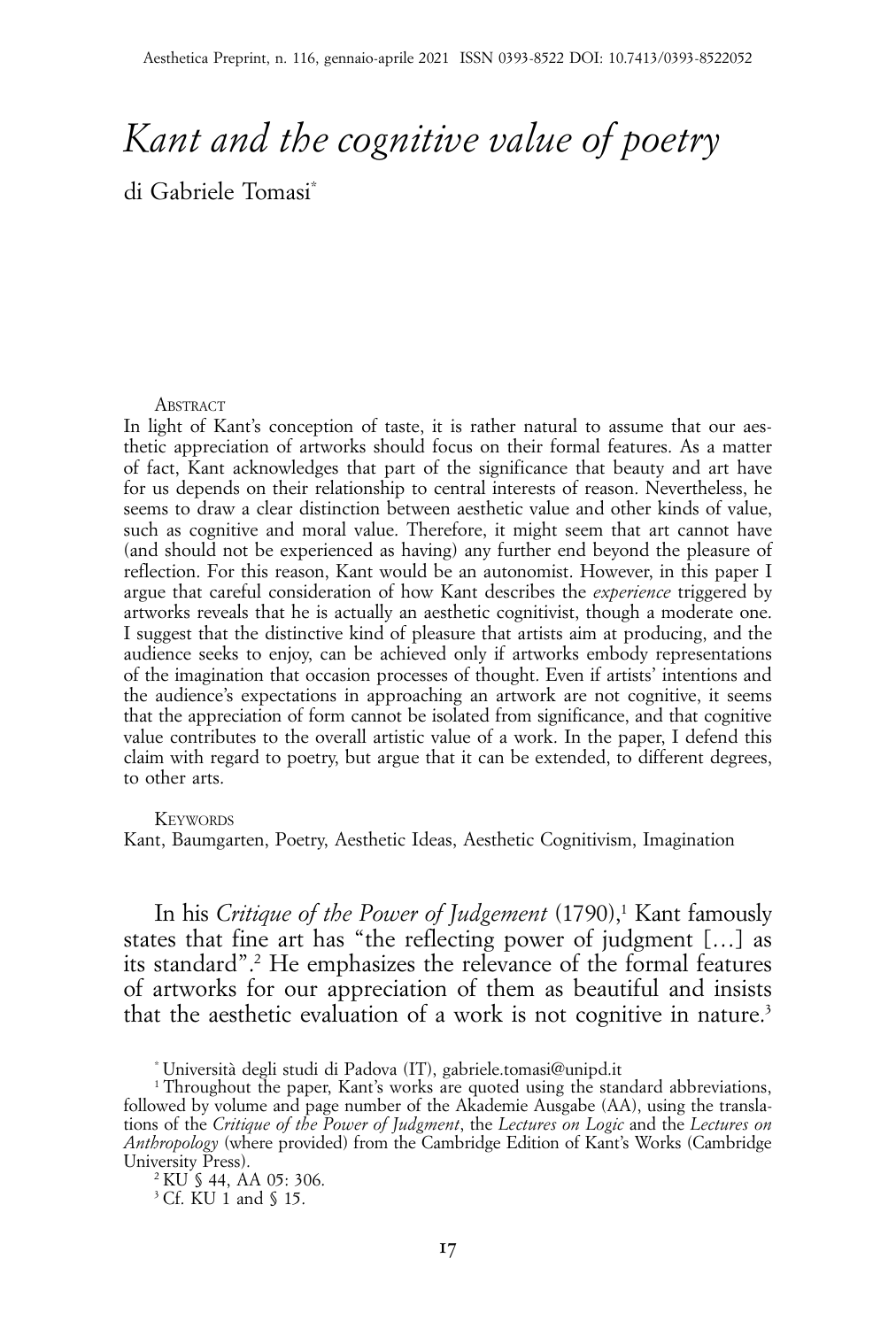Although he acknowledges that part of the significance that beauty and art have for us depends on their relation to central interests of reason,<sup>4</sup> he seems to draw a clear distinction between aesthetic value and other kinds of value, such as cognitive and moral value. It is therefore natural to read his claim that "beautiful art must be free" and that the mind, in contemplating it, "must feel itself to be satisfied and stimulated […] without looking beyond to another end"5 as meaning that art cannot have (and should not be experienced as having) any further end beyond the pleasure of reflection. In other words, it is natural to characterize Kant's stance as autonomist. In this paper, I will argue against this interpretation by suggesting that careful consideration of how he describes the *experience* triggered by artworks reveals that Kant is actually an aesthetic cognitivist. Considering him as such does not contradict his claim that what is essential in all beautiful art consists in form; indeed, it allows us to make sense of one of his further claims, namely that taking pleasure in a beautiful form "is at the same time culture and disposes the spirit to ideas".<sup>6</sup>

If Kant is an aesthetic cognitivist, then he is surely a moderate one.7 In his view, artists aim to create beautiful representations of things<sup>8</sup> through the specific medium of their art, and the audience seeks a distinctive kind of pleasure from artworks; it attends to them with the expectation that they will afford a pleasure that animates the mind and its cognitive powers.9 The point is that

4 Cf. KU §§ 42, 52, 59.

5 KU § 51, AA 05: 321.

6 KU § 52, AA 05: 326.

7 With the expression 'aesthetic cognitivism' I roughly mean a general conception of artistic value that attempts to explain (i) one way in which art can be of value  $-$  i.e. by having, in addition to aesthetic merit, cognitive content – and (ii) the importance of this way of being of value. According to aesthetic cognitivism, art, when at its best, is also a form of understanding. It has (or conveys) cognitive content or prompts cognitive activity. I do not assume that art can give us propositional knowledge, if by this we mean the kind of knowledge at issue in science, since it is hard to believe that art can support its claims with empirical evidence that validates them. Nevertheless, art can improve and refine other kinds of knowledge, such as conceptual, phenomenal, and practical knowledge. Furthermore, it is prudent to avoid generalizations and to limit the claim by saying that some people can learn from some works of art. I have used the expression 'art at its best', as only works of a certain quality – in Kant's terms, "works of genius" – are likely to be epistemically valuable, and our experience of them can foster cognitive abilities and virtues. Aesthetic cognitivism involves a further element, namely the idea that the cognitive value of a work contributes to its value *qua* art. Therefore, aesthetic cognitivism puts forward two claims: (i) the epistemic claim that something can be learned from (some) works of art, or that they can improve or refine our conceptual, perceptual, imaginative, etc., abilities, and (ii) the aesthetic claim that the possible cognitive value of a work of art contributes to its artistic value.

8 Cf. KU § 48.

9 Cf. KU § 12.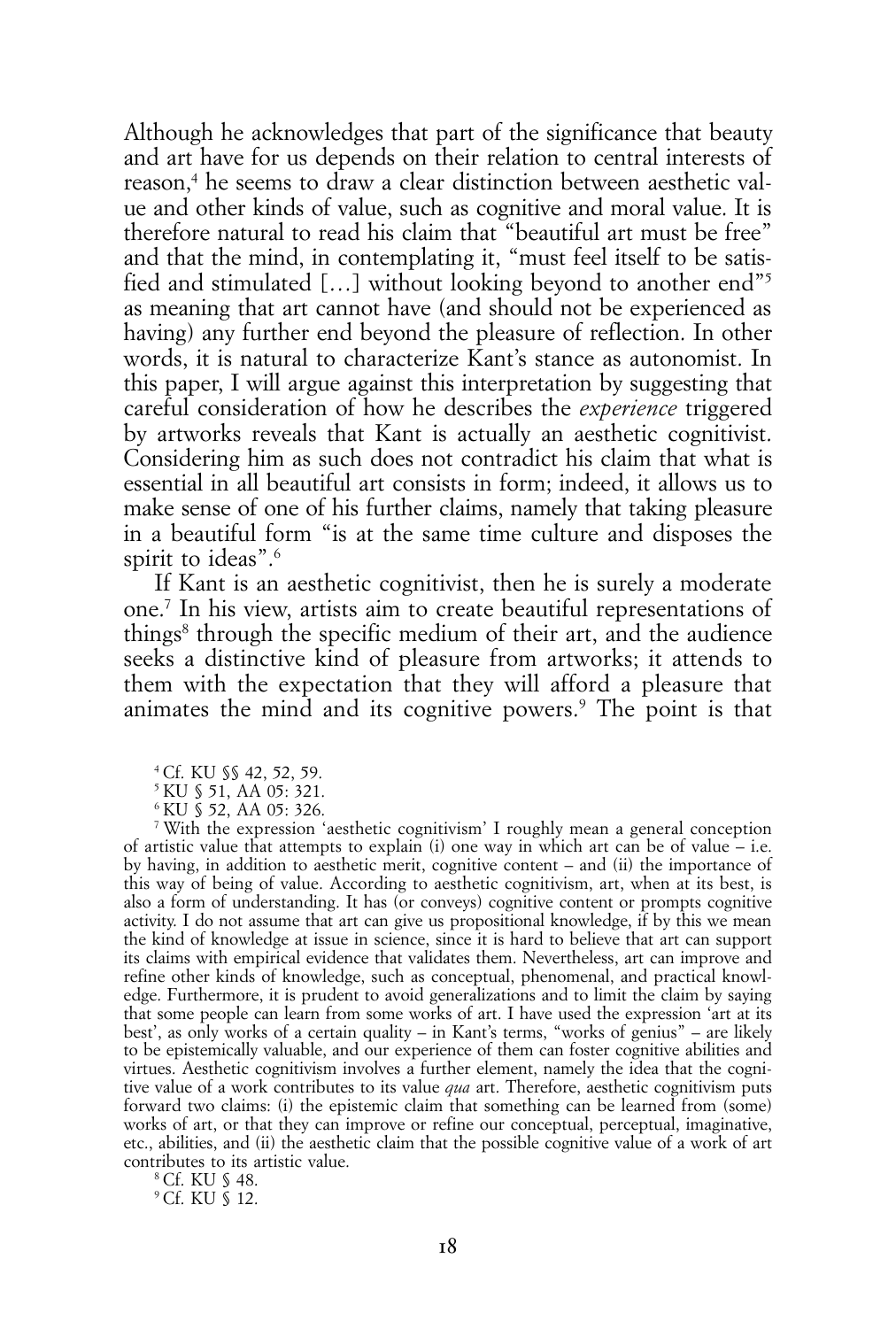artists can achieve this aim only if their works embody "ideas, which are fantastic and yet at the same time rich in thought".<sup>10</sup> Assuming that the audience's expectations when approaching an artwork are not cognitive, it therefore seems that the appreciation of form cannot be isolated from significance, from expression. This suggests that artworks may also have cognitive value and that this value contributes to their overall artistic value – or at least this is what I will argue here. More precisely, my claim is that in (good) artworks, both aesthetic and cognitive value are present and interact, since both depend on aesthetic ideas, that is, representations of the imagination that, according to Kant, are embodied and expressed by good artworks.

In this paper, I will defend this claim with regard to poetry, the art to which Kant attributes "the highest rank of all", $11$  but I assume that it can be extended, to different degrees, to other arts. The paper proceeds as follows. I begin by sketching the conceptions of poetry and aesthetic ideas presented in the *Critique of the Power of Judgement* (section 1). I then elaborate on a notion connected to that of aesthetic ideas, namely the notion of spirit, and briefly trace the background of Kant's conception of aesthetic ideas, which can be found in Baumgarten's aesthetics (section 2). In section 3, I deal, if very briefly, with Baumgarten's conception of the cognitive role of poetry and with Kant's comments on it (or on Meier's version of it) in his lectures on anthropology and logic (section 3). When we fully appreciate the careful reading that these latter texts require, their value as sources of observations on poetry becomes clear.12 Finally, I return to the third *Critique* and the cognitive benefits of poetry (section 4).

<sup>10</sup> KU § 47, AA 05: 309.

<sup>11</sup> KU § 53, AA 05: 326.

<sup>&</sup>lt;sup>12</sup> Kant gave lectures on logic and anthropology, commenting, respectively, on Baumgarten's *Psychologia empirica*, that is, §§ 504-739 of his *Metaphysica* (1739), and on Georg Friedrich Meier's *Auszug aus der Vernunftlehre* (1752) (Meier was Baumgarten's pupil and successor in Halle). As Allen W. Wood and Robert B. Louden (the editors of the *Lectures on Anthropology*) note, it is worth considering the transcripts of these lectures, problematic though this material may be, insofar as the anthropology was "the principal site of the development" of Kant's view on aesthetics (I. Kant, *Lectures on logic*, Eng. trans. and ed. by J.M. Young, Cambridge University Press, New York 1992, p. 10). Moreover, aesthetic issues were also discussed in courses on logic, given the conception of aesthetics developed by Baumgarten, who also called it a "gnoseologia inferior" or "ars analogi rationis", as a "scientia cognitionis sensitivae" (A.G. Baumgarten, *Aesthetica*, Olms, Hildesheim 1961 (anastatic reprint of the edition Frankfurt 1750), § 1, p.1).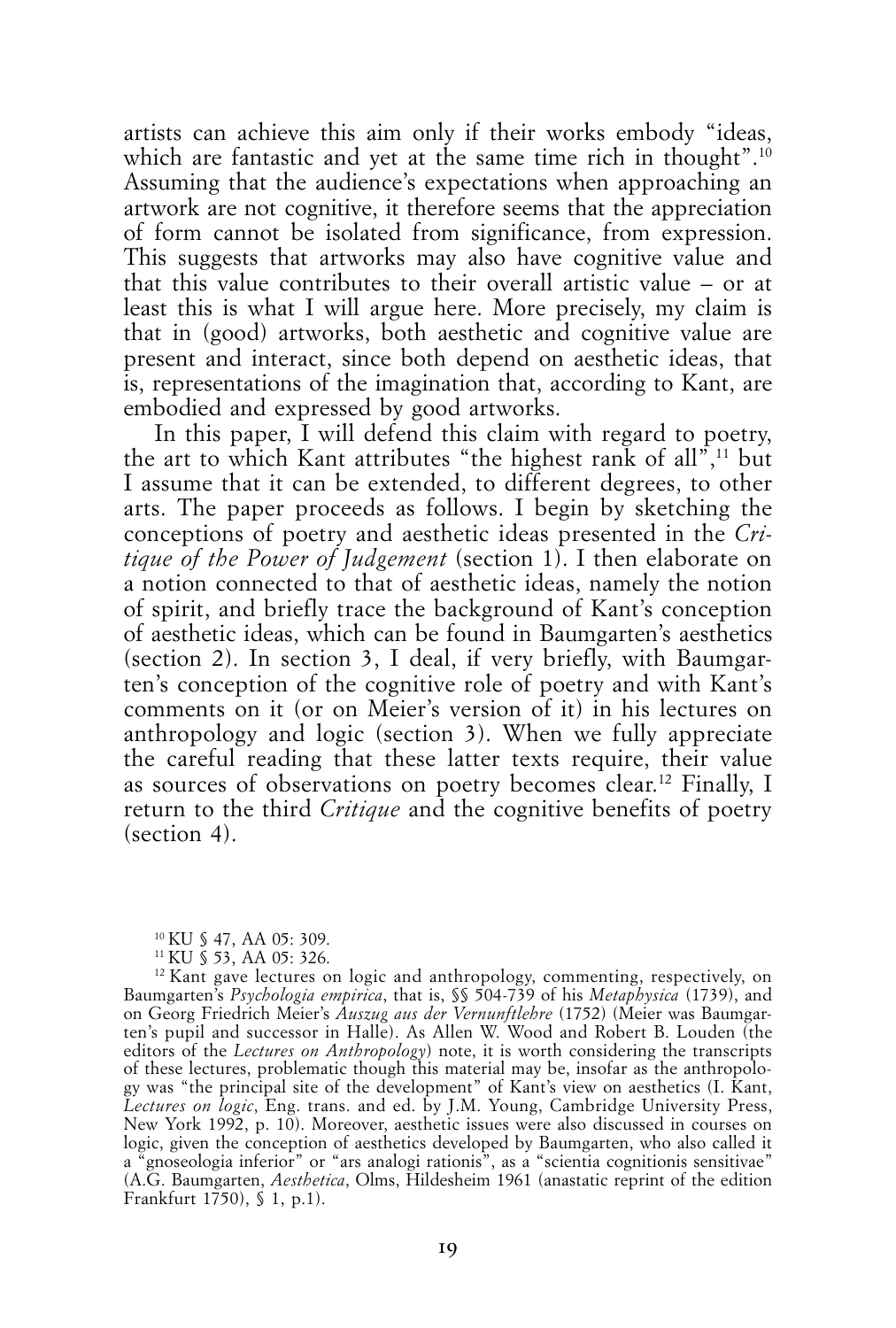## 1. *Poetry in the Kantian System of Arts*

Kant's examination of poetry is developed in the context of a division of the beautiful arts into different kinds – a set of distinctions that he describes "as an experiment", asking his reader to judge his proposal not "as if it were a deliberate theory" but as "only one of the several experiments that still can and should be attempted".13 In this "experiment", he begins with a definition of beauty as "the expression of aesthetic ideas".14 This justifies his division of the arts according to an analogy between art and "the kind of expression that people use in speaking in order to communicate to each other, i.e., not merely their concepts, but also their sensations". As this expression consists "in the word, the gesture, and the tone (articulation, gesticulation, and modulation)", the suggestion is that types of beautiful art can be connected to each of these aspects. Thus we have "the art of speech, pictorial art, and the art of the play of sensations (as external sensory impressions)", namely music and the art of colors.<sup>15</sup> In this tentative division, poetry, together with rhetoric, belong to the "arts of speech": Rhetoric, Kant claims, "is the art of conducting a business (*Geschäft*) of the understanding as a free play of the imagination; poetry that of carrying out a free play of the imagination as a business of the understanding". Shifting from the art to the artist, he then adds: "the orator […] announces a matter of business and carries it out as if it were merely a play with ideas in order to entertain the audience. The poet announces merely an entertaining play with ideas, and yet as much results for the understanding as if he had merely had the intention of carrying on its business".16

Interestingly, even though Kant acknowledges the formal differences between poetry and rhetoric (in particular, poetry's use of verse),17 he does not distinguish between them on this basis, instead

16 KU § 51, AA 05: 320-321.

17 On this see A.C. Ribeiro, *Intending to Repeat: A Definition of Poetry*, in "The Journal of Aesthetics and Art Criticism", 65, 2, 2007, pp. 189-201. Kant clearly does not overlook the role of prosody. Precisely to the contrary, he claims that each poem requires two things, namely "syllabic meter (*Sylbenmaas*)" – that is, the dynamic relation between sounds, through which poetry imitates music – and "rhyme (*Reim*)". He was perfectly aware that the quantity of syllables is less determined in modern languages, and this contributed to the importance given to rhyme: "Rhyme is a melody, but only in the West", where it is now "indispensable[,] for we have no orderly prosody, but instead can arbitrarily use various words. Hence rhyme serves to give our verses more interconnection.

<sup>13</sup> KU § 51, AA 05: 321.

<sup>14</sup> KU § 51, AA 05: 320.

<sup>&</sup>lt;sup>15</sup> On Kant's division of the arts, see S. Mathisen, 'Kants System der schönen Künste (§§ 51-54)', in O. Höffe (ed.), *Immanuel Kant. Kritik der Urteilskraft*, Akademie Verlag, Berlin 2008, pp. 173-188.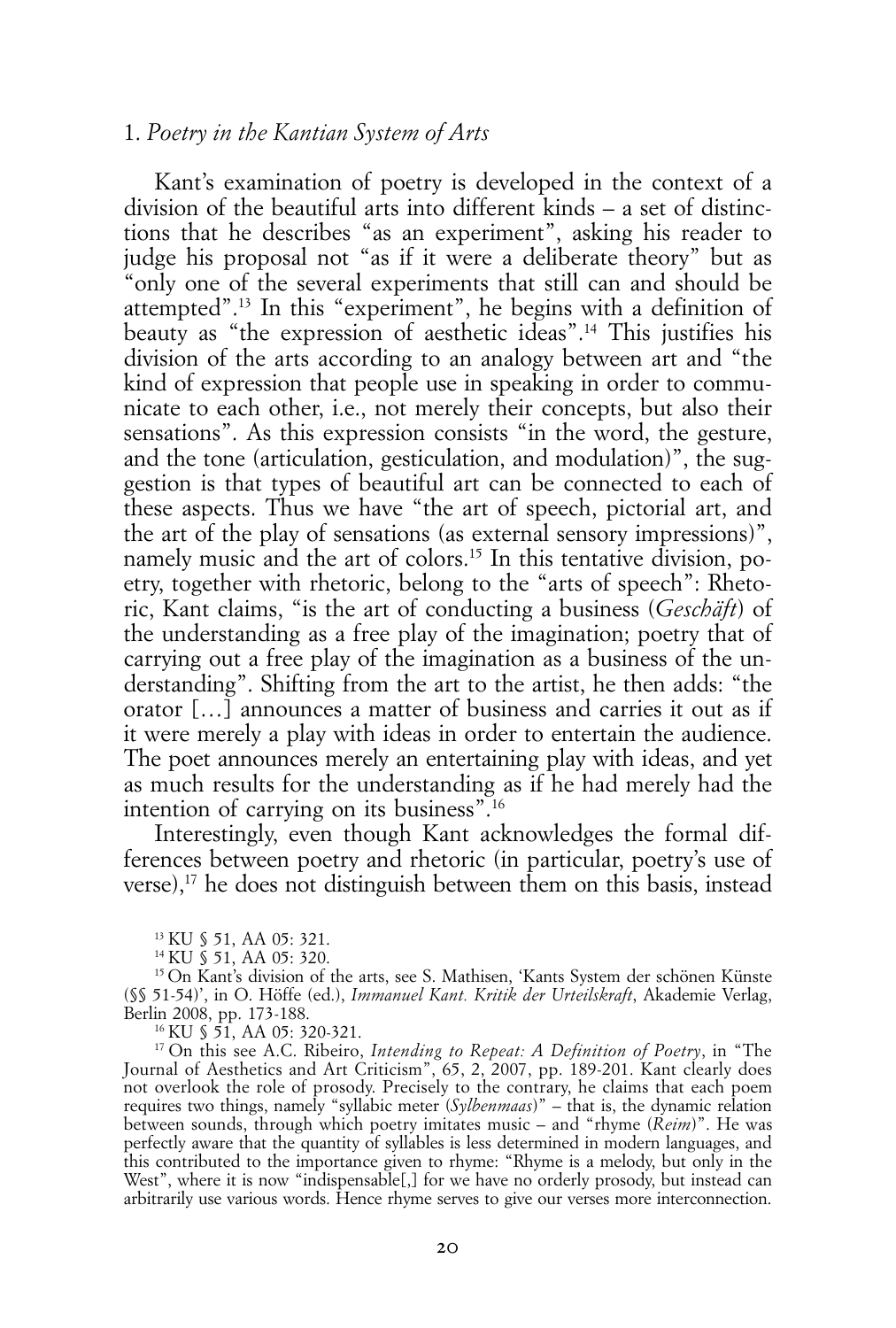focusing on the distinct aims pursued by each art. The orator "announces a matter of business"; his aim, one can conjecture, is to instruct, to produce some sort of belief, but in order to entertain the audience, he carries it out "as if it were merely a play with ideas".18 By contrast, the poet aims at "a mere play with ideas, but accomplishes something that is worthy of business, namely providing nourishment to the understanding in play, and giving life to its concepts through the imagination".19

Thus a cognitive effect seems to be built into Kant's very definition of poetry: although the poet's aim is not a cognitive one, his work provides "food" for the understanding while it entertains it. This becomes even clearer if we consider why Kant, when comparing the aesthetic value of the various beautiful arts, attributes "the highest rank of all" to poetry. On his view, poetry

expands the mind by setting the imagination free and presenting, within the limits of a given concept and among the unbounded manifold of forms possibly agreeing with it, the one that connects its presentation with a fullness of thought to which no linguistic expression is fully adequate, and thus elevates itself aesthetically to the level of ideas. It strengthens the mind by letting it feel its capacity to consider and judge of nature, as appearance, freely, self-actively, and independently of determination by nature, in accordance with points of view that nature does not present by itself in experience either for sense or for the understanding, and thus to use it for the sake of and as it were as the schema of the supersensible. It plays with the illusion which it produces at will, yet without thereby being deceitful; for it itself declares its occupation to be mere play, which can nevertheless be purposively employed by the understanding for its own business.<sup>20</sup>

Rhyme also helps the memory". However, Kant acknowledged that it is also possible to compose (*dichten*) without rhyme and "syllabic measure". This is the case with "poetic prose" (V-Anth/Mron, AA 25: 1282; cf. also V-Anth/Mensch, AA 25: 992; Anth § 71, AA 07, 248).

<sup>18</sup> According to Kant, thanks to his "skill in speaking (eloquence and style)" and "a lively presentation in examples" (KU § 53, AA 05: 327), the orator both provides something that he has not promised, namely "an entertaining play of the imagination", and takes something away from what he has promised, namely "the purposive occupation of the understanding" (KU § 51, AA 05: 321). Rhetoric is a fine art through a kind of failure, that is, in providing less than it promises. If on the one hand rhetoric can degenerate into the art of "deceiving by means of beautiful illusion" (KU § 53, AA 05: 327), on the other hand it can find a kind of artistic redemption when it is combined "with a painterly presentation of its subjects as well as objects in a *play*". For Kant, this is one of those combinations thanks to which "beautiful art is all the more artistic" (KU § 52, AA 05: 326). In a play, the action is often portrayed through the expression of the characters' thoughts and feelings in eloquent discourses that follow "the rules of euphony in speech" and show "propriety in expression" (KU § 53, AA 05: 327).

19 KU § 51, AA 05: 321.

20 KU § 53, AA 05: 326-327. A further reason for the high ranking of poetry could be the following. Introducing the principle of his division of the arts, Kant observes that "only the combination" of words, gesture and tone "constitutes the speaker's complete communication. For thought, intuition, and sensation are thereby conveyed to the other simultaneously and united<sup>"</sup> (KU  $\frac{1}{2}$  51, AA 05: 320). As we will see, poetic language also has figurative and musical features. Therefore, poetry can come close to complete com-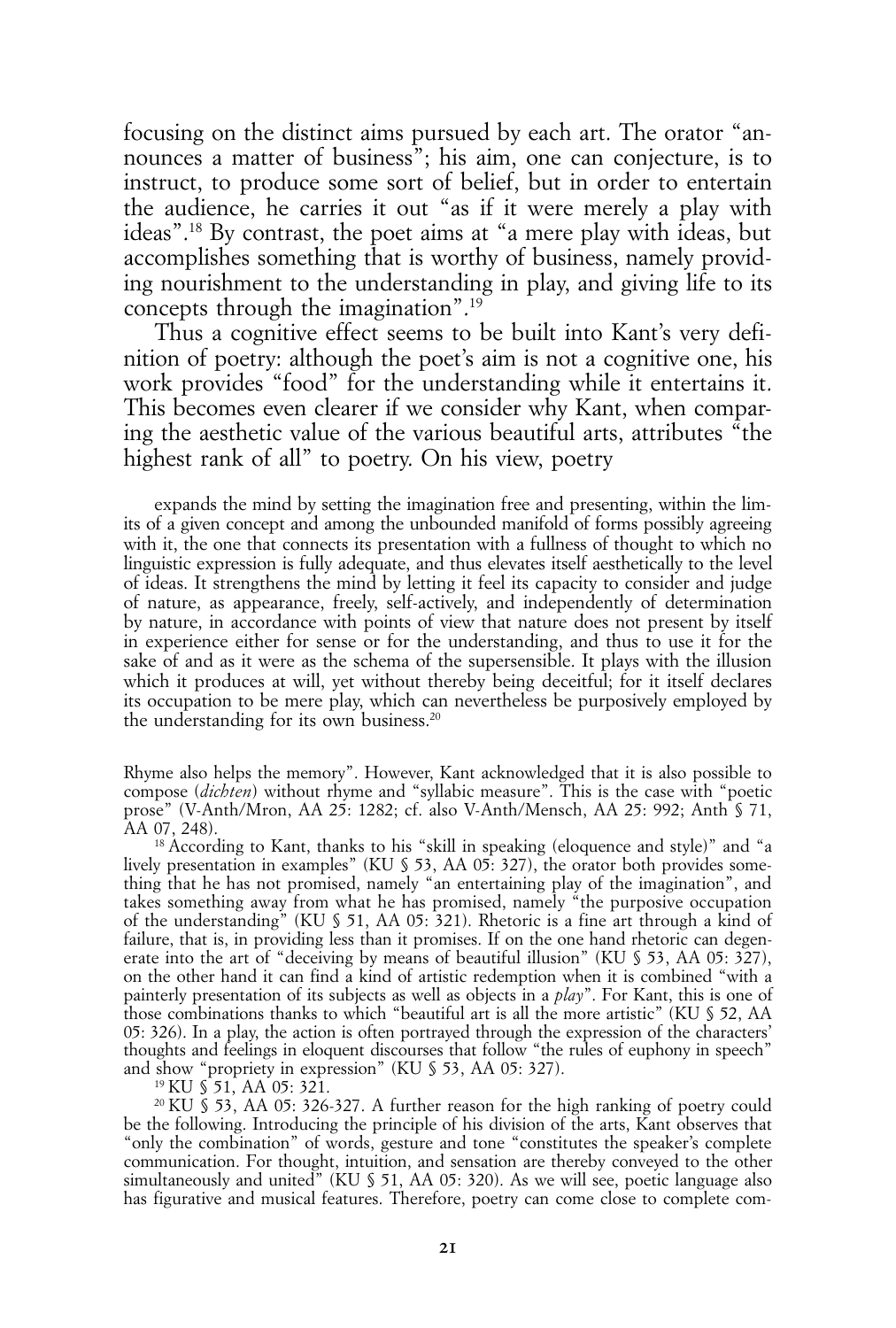He puts forward three reasons for poetry's high standing, and the reader of the third *Critique* will immediately notice that the phrasing of the first two follows the description of aesthetic ideas offered just before, in § 49, where Kant claims that "the faculty of aesthetic ideas can reveal itself in its full measure" in the art of poetry.21 Kant clearly views the value of poetry as being rooted in its particular connection to aesthetic ideas. The third reason mentioned by Kant indirectly explains the distinction between poetry and rhetoric, understood as the deceptive "art of persuasion",<sup>22</sup> since it suggests that poetry produces representations that, while perhaps untrue, are not falsehoods. I will return to this point in section 3. For now, I wish to turn to a notion that is clearly crucial to Kant's conception of poetry, namely that of aesthetic ideas.

#### 1.1 *Poetry and Aesthetic Ideas*

To introduce the notion of aesthetic ideas, I wish to recall a further clue that Kant provides regarding the connection between poetry and these ideas, namely his statement that poetry "owes its origin almost entirely to genius".23 This claim is interesting because, according to Kant, one can explain this creative talent "in terms of the faculty of aesthetic ideas".<sup> $24$ </sup> Genius, he states,

really consists in the happy relation, which no science can teach and no diligence learn, of finding ideas for a given concept on the one hand and on the other hitting upon the expression for these, through which the subjective disposition of the mind that is thereby produced, as an accompaniment of a concept, can be communicated to others.<sup>25</sup>

Kant observes that genius is a natural gift  $-$  a talent that, although it must be trained, depends not on learning but on the subject's disposition<sup>26</sup> and involves two interrelated abilities: a creative talent of the imagination for finding ideas, and an expressive

21 KU § 49, AA 05: 314. 22 KU § 53, AA 05: 327. 23 KU § 53, AA 05: 326. 24 KU § 57 Anm. I, AA 05: 344. 25 KU § 49, AA 05: 317. 26 Cf. KU §§ 46-47.

munication on the part of the (poetic) speaker. In *Anthropology from a Pragmatic Point of View* (1798), Kant points out that poetry wins the prize "over rhetoric" because it is "at the same time music (singable) and tone; a sound that is pleasant in itself, which mere speech is not". But, he adds, "poetry wins the prize […] over every other beautiful art" because "poets also speak to the understanding […]. A good poem is the most penetrating means of enlivening the mind" (Anth § 71, AA 07: 247).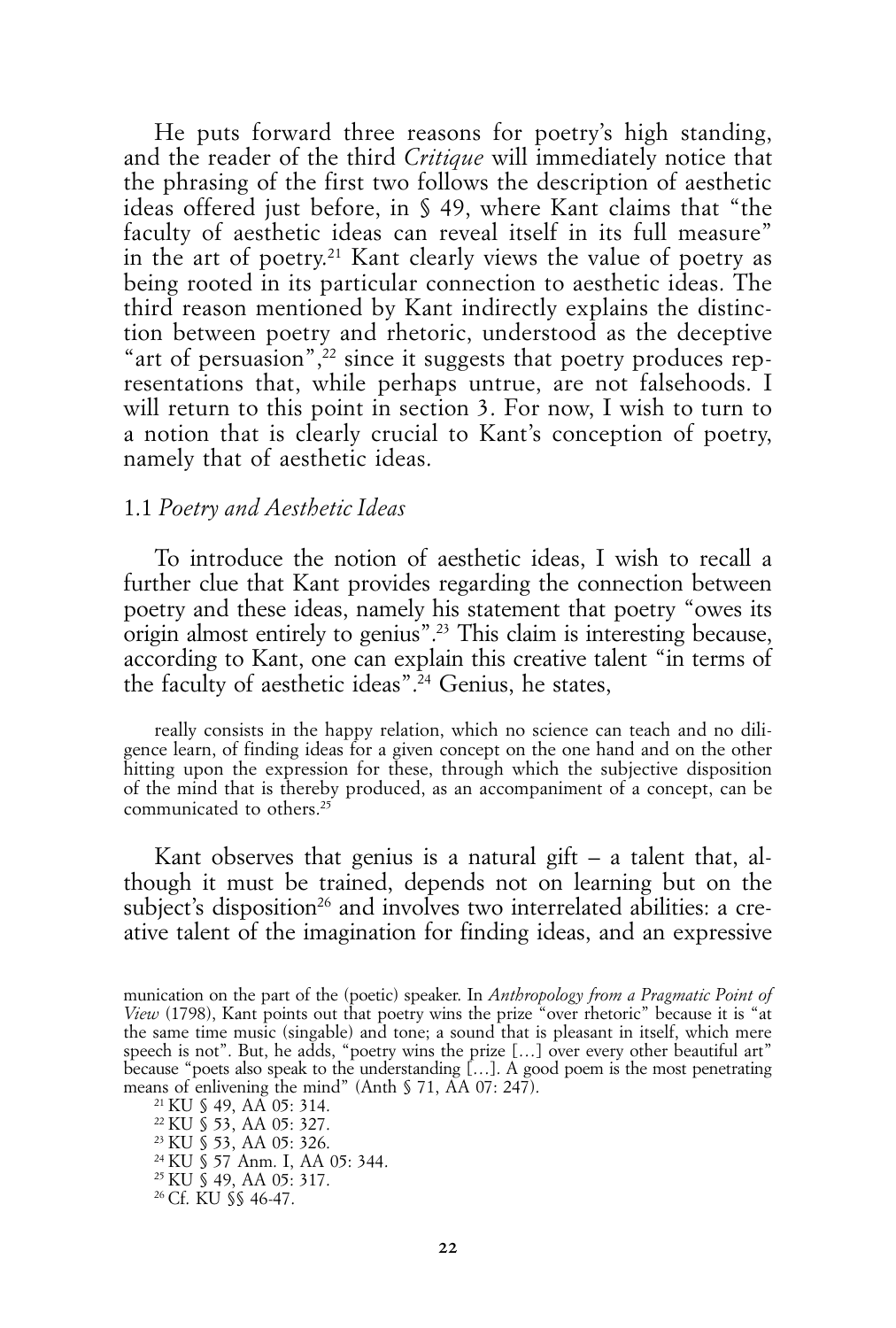ability. This latter talent, Kant explains, "is really that which is called spirit".27 I will address this notion below. For now, let us focus on the first aspect of genius.

To understand the first part of the passage just quoted, we should recall that beautiful art is a kind of intentional activity.28 Not unlike the artisan, the (fine) artist pursues an end, e.g. dealing with a certain theme, by constructing a verbal artifact (e.g. by writing a poem) with certain formal features, or by painting a landscape, etc. If what is called 'a given concept' in the passage is just the artist's end, then finding ideas for the presentation of that concept lies at the core of artistic creation. The 'ideas' in question are aesthetic ideas, which Kant describes as follows:

In a word, the aesthetic idea is a representation of the imagination, associated with a given concept, which is combined with such a manifold of partial representations (*Teilvorstellungen*) in the free use of the imagination that no expression designating a determinate concept can be found for it, which therefore allows the addition to a concept of much that is unnameable, the feeling of which animates the cognitive faculties and combines spirit with the mere letter of language.<sup>29</sup>

The passage is rich and complex, as Kant seems to shift between the point of view of the artist and that of the audience. The former seems to be at issue when he speaks, as in the passage on genius quoted at the beginning of this section, of a disposition of the mind that is produced when one finds ideas for a given concept; the latter is suggested in the lines just quoted. Here, Kant speaks of a feeling that is connected to the flow of representations, resulting from the aesthetic idea associated with a given concept by the imagination, namely (if I am not mistaken), with the concept that the artist wants to present (or to deal with) through the medium of her art. Kant points out that the representation of the imagination belongs to the presentation of the concept; however, it is not a mere intuition corresponding to it, as an exemplification of a concept usually is. In fact, he emphasizes that in presenting the concept, this representation occasions further thinking, without its being possible for any concept, "to be adequate to it": It occasions a process of thinking which, Kant claims, "no language fully attains or can make intelligible",<sup>30</sup> whence the "much that is unnameable" that is added to the (given) concept.

<sup>27</sup> KU § 49, AA 05: 317.

<sup>28</sup> Cf. KU Einl. VIII, AA 05: 193, §§ 43-44 and § 47, AA 05: 310.

<sup>29</sup> KU § 49, AA 05: 316.

<sup>30</sup> KU § 49, AA 05: 314. In § 57, Kant will specify that an aesthetic idea is "an intuition (of the imagination) for which a concept can never be found adequate" (KU § 57, AA 05: 342).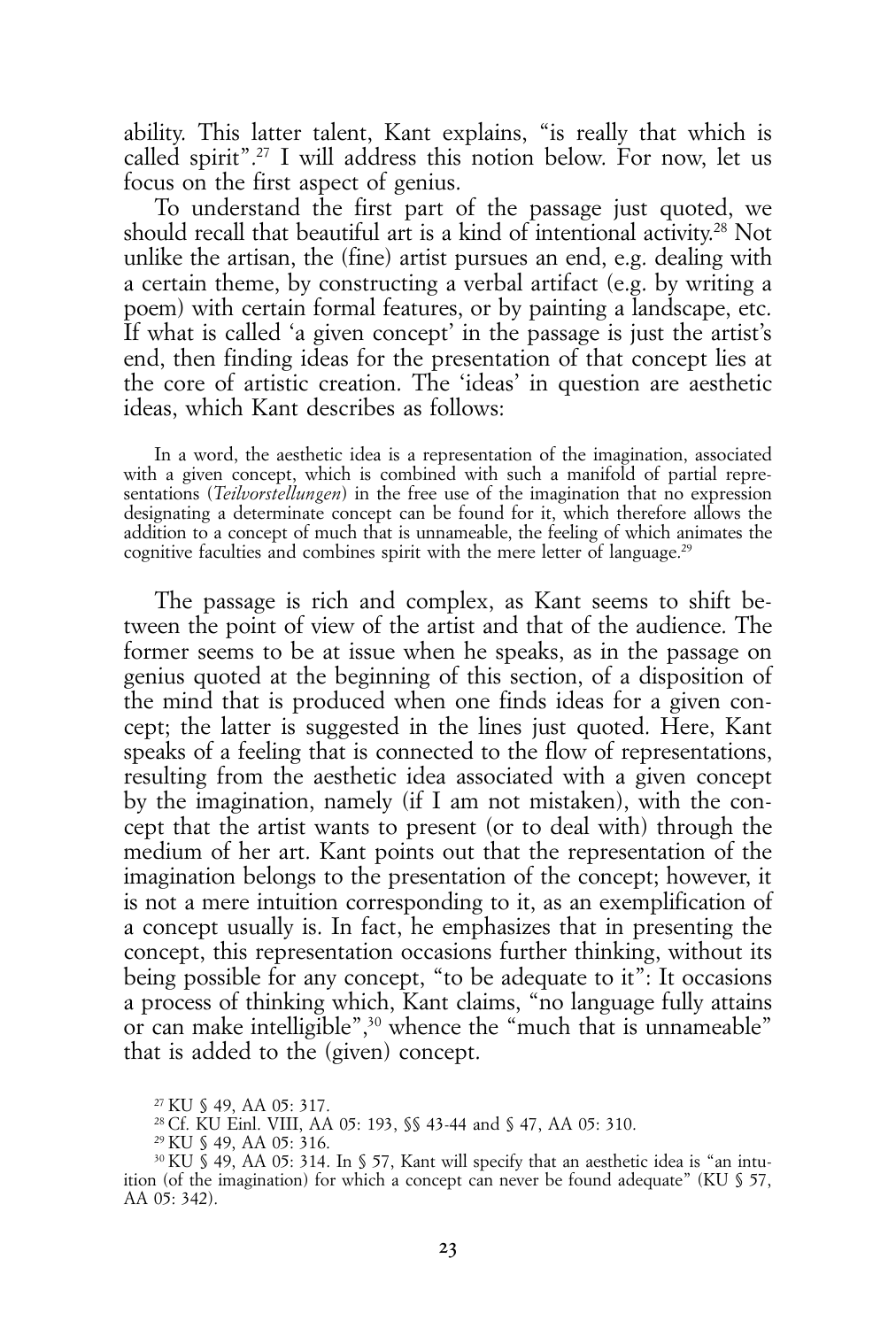The quote above also suggests that the triggering of much thinking by the aesthetic idea depends on the manifold of partial representations with which it is combined in the free use of the imagination, namely when the imagination is not used for cognition. I take a partial representation to be part of the manifold contained in a representation of (the concept of) something, considered as the whole. As such, it can prompt associations, combinations of thoughts, etc., that do not solidify in a presentation (*exhibition*) of a concept. A similar point is made by Kant, taking from the vocabulary of art treatises the notion of an "attribute":

Those forms which do not constitute the presentation of a given concept itself, but, as supplementary representations (*Nebenvorstellungen*) of the imagination, express only the implications connected with it and its affinity with others, are called (aesthetic) *attributes* of an object whose concept, as an idea of reason, cannot be adequately presented. Thus Jupiter's eagle, with the lightning in its claws, is an attribute of the powerful king of heaven, as is the peacock of the splendid queen of heaven. They do not, like *logical attributes*, represent what lies in our concepts of the sublimity and majesty of creation, but something else, which gives the imagination cause to spread itself over a multitude of related representations, which let one think more than one can express in a concept determined by words; and they yield an *aesthetic idea*, which serves that idea of reason instead of logical presentation, although really only to animate the mind by opening up for it the prospect of an immeasurable field of related representations.<sup>31</sup>

Kant first offers a definition and then an example to explain it. Jupiter's eagle clarifies that aesthetic attributes are representations that do not constitute the presentation of a given concept; namely, they are not the object given in intuition, which corresponds to it; they only express the implications of the concept at issue or its affinity with other concepts. In fact, the representation 'eagle' does not belong to the concept of a deity; associated with this concept, however, it may recall the idea of regality, which is contained in or connected to it and is one of its logical attributes, along with power and justice, which the lightning in the eagle's claws – the lightning bolts of retribution – may evoke, suggesting both the rapidity and the unpredictability with which the eagle swoops down on its prey, and through it how divine punishment may strike.<sup>32</sup> Moreover, the

<sup>31</sup> KU § 49, AA 05: 315.

<sup>&</sup>lt;sup>32</sup> Logical attributes represent "what lies in our concepts". Kant also calls them 'marks', meaning "that in a thing which constitutes a part of the cognition of it, or – what is the same – a partial representation (*Partialvorstellung*), insofar as it is considered as ground of cognition of the whole representation" (Log, AA 09: 58). Aesthetic attributes "go alongside (*zur Seite gehen*)" (KU § 49, AA 05: 315) logical ones: the imagination produces them in addition to logical attributes; they are associated with them but, as the eagle example clarifies, do not contribute to the presentation of the concept, the content of which is constituted by logical attributes.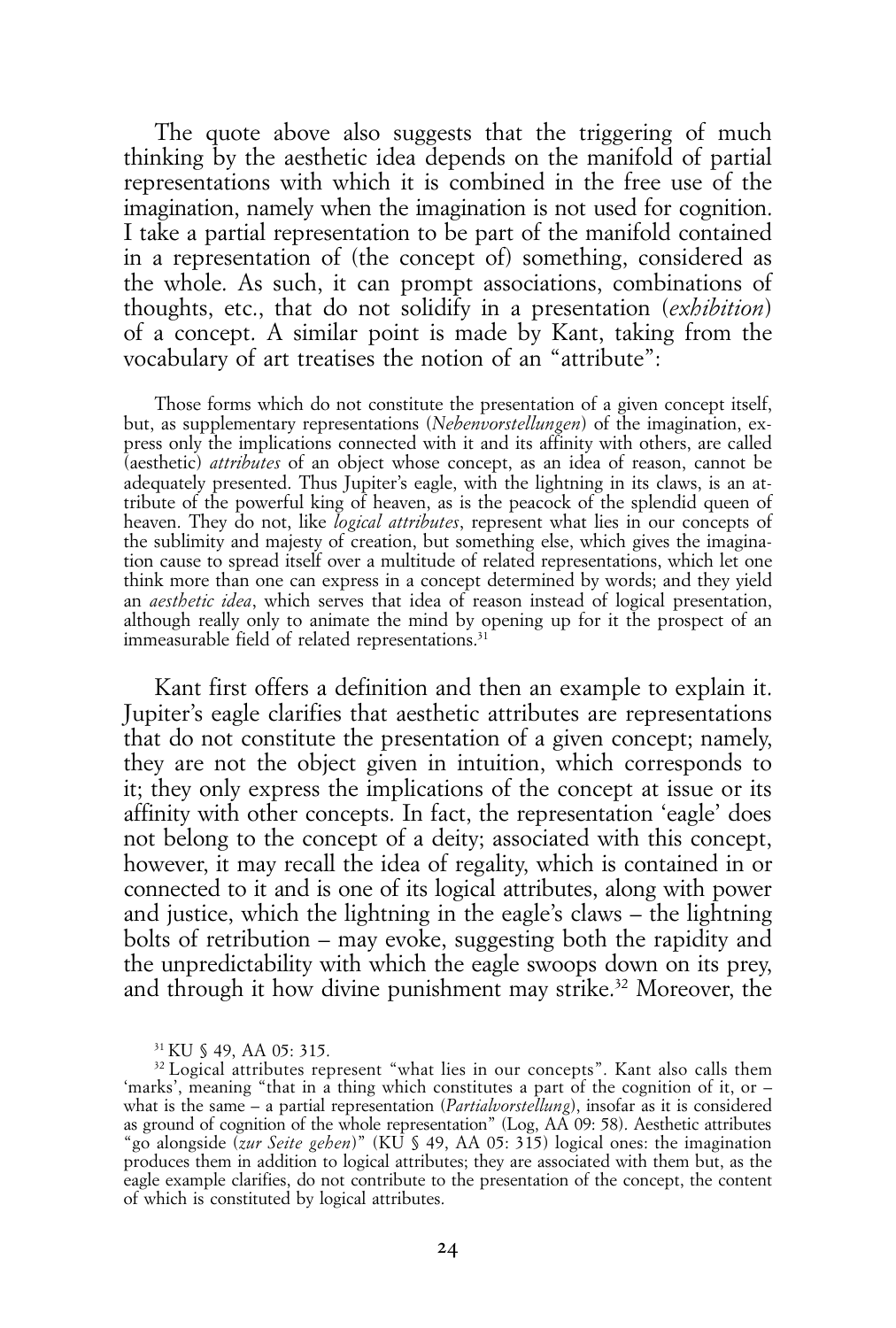lightning could recall the light of creation that breaks the darkness and thereby God's creative presence in the world, etc.<sup>33</sup> Kant presumably expected his readers to be able to spell out these and many other associations through which, he claims, we can approximate a presentation of the rational idea of divinity<sup>34</sup> or yield the aesthetic idea that serves it "instead of logical presentation".<sup>35</sup>

According to the passage under consideration, aesthetic attributes yield an aesthetic idea by inviting the imagination to spread itself over a multitude of related representations that make one think more than can be conceptually grasped. A final point to note is that, although Kant claims that an aesthetic idea may serve an idea of reason "instead of logical presentation", he suggests that its main function is that of animating the mind, which it does precisely "by opening up for it the prospect of an immeasurable field of related representations".36 He thereby seems to suggest that what may appear to be a cognitive function of these representations of the imagination is actually only an aesthetic one. As we will see, however, this is not his last word on the subject.

For the purposes of this paper, it is worth recalling an important remark in the lines that immediately follow. Kant claims that an effect on the mind such as that just described is occasioned not only in painting or sculpture, "where the names of the attributes are commonly used", but also in poetry, which derives "the spirit" that animates its works "solely from the aesthetic attributes of the objects, which go alongside the logical ones". These attributes, Kant claims, rephrasing a now familiar point, "give the imagination an impetus to think more, although in an undeveloped way, than can be comprehended in a concept, and hence in a determinate linguistic expression".37 To illustrate this claim, he then offers two poetic examples. I will briefly touch on the first, before moving on to the notion of spirit invoked by Kant. Kant quotes the following verse, attributed to Friedrich II of Prussia:

33 See S. Budick, *Kant and Milton*, Harvard University Press, Cambridge (Mass.) and London 2010, p. 298, who also hints at a possible source of this passage from  $\S$  49 in Meier's *Anfangsgründe aller schönen Wissenschaften* (Halle 1754-1759) (see ivi, pp. 283-286).

34 Cf. KU § 49, AA 05: 314. 35 KU § 49, AA 05: 315.

36 One of the reasons why Kant calls 'ideas' representations of the imagination is that they "at least strive toward something lying beyond the bounds of experience, and thus seek to approximate a presentation of concepts of reason (of intellectual ideas), which gives them the appearance of an objective reality". While these concepts can be thought, their objects cannot become contents of our experience. Through aesthetic ideas, they are made sensible (KU § 49, AA 05: 314). Further ahead in the text, he will touch on a second reason.

37 KU § 49, AA 05: 315.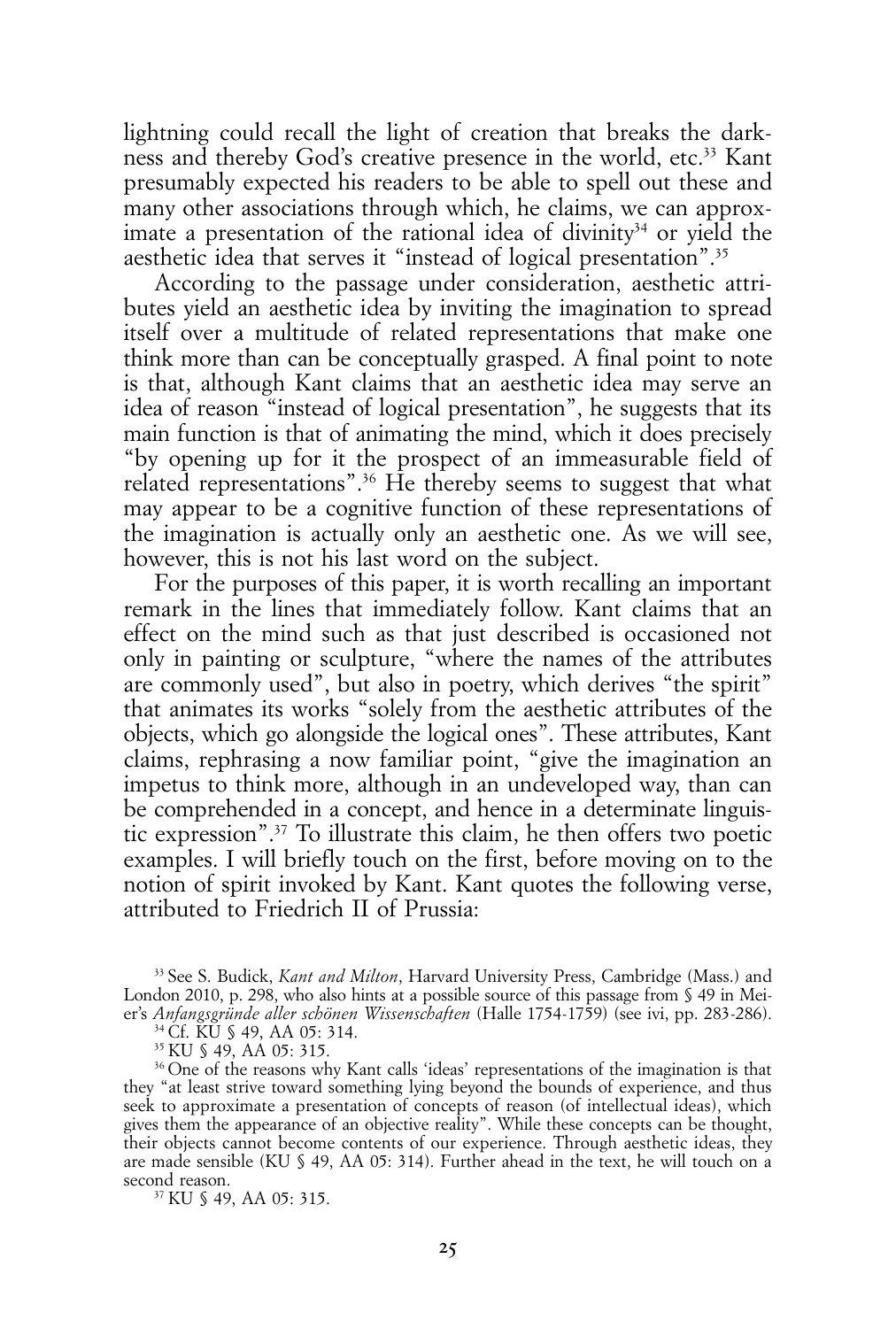Let us depart from life without grumbling and without regretting anything, leaving the world behind us replete with good deeds. Thus does the sun, after it has completed its daily course, still spread a gentle light across the heavens; and the last rays that it sends forth into the sky are its last sighs for the well-being of the world.<sup>38</sup>

# In his comment on these lines,<sup>39</sup> Kant underscores how "the great king"

animates his idea of reason of a cosmopolitan disposition even at the end of life by means of an attribute that the imagination (in the recollection of everything agreeable in a beautiful summer day, drawn to a close, which a bright evening calls to mind) associates with that representation, and which arouses a multitude of sensations and supplementary representations for which no expression is found.<sup>40</sup>

This comment recalls the process through which aesthetic attributes yield an aesthetic idea. 'Animates' is a key word in the passage: As we have seen, according to Kant, an aesthetic idea serves primarily to animate the mind, and it (or the attributes that yield it) animates the mind insofar as it is, so to speak, an invitation to thought.41 At base, what the lines he quotes offer is a way to apprehend an aspect of life. By associating a virtuous person's departure from life with a sunset on a beautiful day, the poetic speaker invites the reader to adopt a way of apprehending that moment or thinking about it; he suggests what we might call a "frame" for it that Kant seems to consider both apt and aesthetically pleasurable as a way of characterizing the  $(focal)$  subject.<sup>42</sup> The king's verse may not be particularly original or inspiring, but it is important to grasp what is implied by Kant's choice to quote it, namely that part of the value of this poem depends on the experiential and emotional responses that the framing situation (a sunset on a beautiful summer's day) evokes and causes us to transfer to the focal subject – a wealth of thoughts and feelings that, while not fully determined

40 KU § 49, AA 05: 316.

41 I owe this expression to P.W. Bruno, *Kant's Concept of Genius. Its Origin and Function in the Third Critique*, Continuum, London 2010, p. 136.

42 I am here applying concepts and terms suggested by E. Camp, *Two Varieties of Literary Imagination: Metaphor, Fiction, and Thought Experiments*, in "Midwest Studies in Philosophy", 33, 2009, pp. 107-130, pp. 110-111 and p. 118.

<sup>38</sup> KU § 49, AA 05: 315-316.

<sup>39</sup> As it is recalled in the editorial notes of the English translation of the third *Critique*, the lines quoted by Kant in their German translation are the conclusion of Friedrich's poem *Au Maréchal Keith, Imitation du troisième livre de Lucrèce: ''Sur les vaines terreurs de la mort et les frayeurs d'une autre vie''*. The original reads: "Oui, finissons sans trouble, et mourons sans regrets,/En laissant l'Univers comblé de nos bienfaits./Ainsi l'Astre du jour, au bout de sa carrière,/Répand sur l'horizon une douce lumière,/Et les derniers rayons qu'il darde dans les air/Sont les derniers soupirs qu'il donne à l'Univers" (I. Kant, *Critique of the Power of Judgment*, ed. by P. Guyer, Eng trans. by P. Guyer and E. Matthews, Cambridge University Press, New York 2000, p. 382).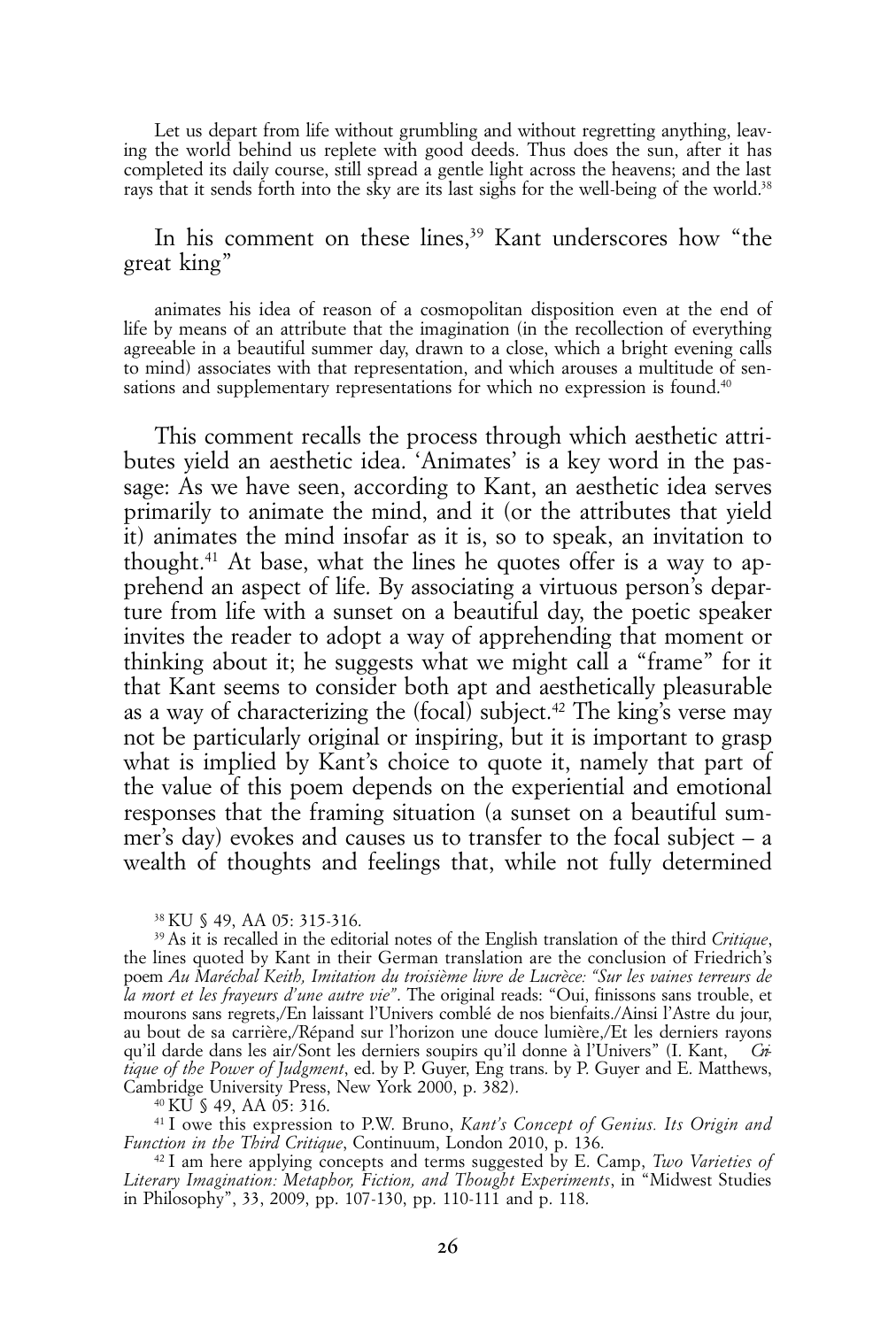by the poem, are "adequate to what it expresses".43 Kant makes a good point here, as in many cases the value of a poem consists, at least in part, in the value of following the thought process that it initiates by offering a perspective on its subject. $44$ 

Kant's example is important for another reason as well. It suggests that the meaning of a poem cannot be reduced to sentence meaning: poetry (often) communicates meaning figuratively, imagistically.45 I will return to this in section 4. For now, however, I wish to turn to the notion of spirit. We have already encountered two different but related uses of this word. As we have seen, Kant calls 'spirit' the genius talent of hitting upon the expression of aesthetic ideas through which the subjective disposition of the mind produced by them can be communicated to others.46 He also calls 'spirit' a feature of successful works of art, however, originating from the animating effect of aesthetic attributes.

# 2. *On the Concept of Spirit*

To sketch what Kant means by 'spirit', I will begin with the second of the two uses of the word mentioned above. We find an interesting occurrence of it at the end of § 48 of the third *Critique*. The section is devoted to the relation between genius and taste, and at its close Kant observes that a would-be work of beautiful art such as a poem or a piece of music can fail in two ways, namely insofar as one perceives in it either "genius without taste" or "taste without genius".47 The first case is that of works that, while they perhaps do not lack originality and ideas, are not brought "in line with the understanding"; that is, the ideas that they contain are not expressed in a way that makes them communicable. The result is therefore "nothing but nonsense".<sup>48</sup> The second case is that of products that, while "it is expected that they ought, at least in part, to reveal themselves as beautiful

43 Angela Breitenbach makes this point about art in general (see A. Breitenbach, *One Imagination in Experiences of Beauty and Achievements of Understanding*, in "British Journal of Aesthetics", 60, 1, 2020, pp. 71-88, p. 74).

44 P. Lamarque, 'Semantic Finegrainedness and Poetic Value', in J. Gibson (ed.), *The Philosophy of Poetry*, Oxford University Press, Oxford 2015, pp. 18-36, p. 31 makes this point.

45 Discussing the question of poetic meaning, John Gibson claims that we often have to look beyond a poem's language and "toward something this language creates, something fundamentally imaginative and not linguistic" (J. Gibson, *The Question of Poetic Meaning*, in "Nonsite", 4, 2011, http://nonsite.org/article/the-question-of-poetic-meaning, accessed 22/08/20, p. 8). I think that Kant would sympathize with this view.

46 See KU § 49, AA 05: 317.

47 KU § 48, AA 05: 312.

48 KU § 50, AA 05: 319.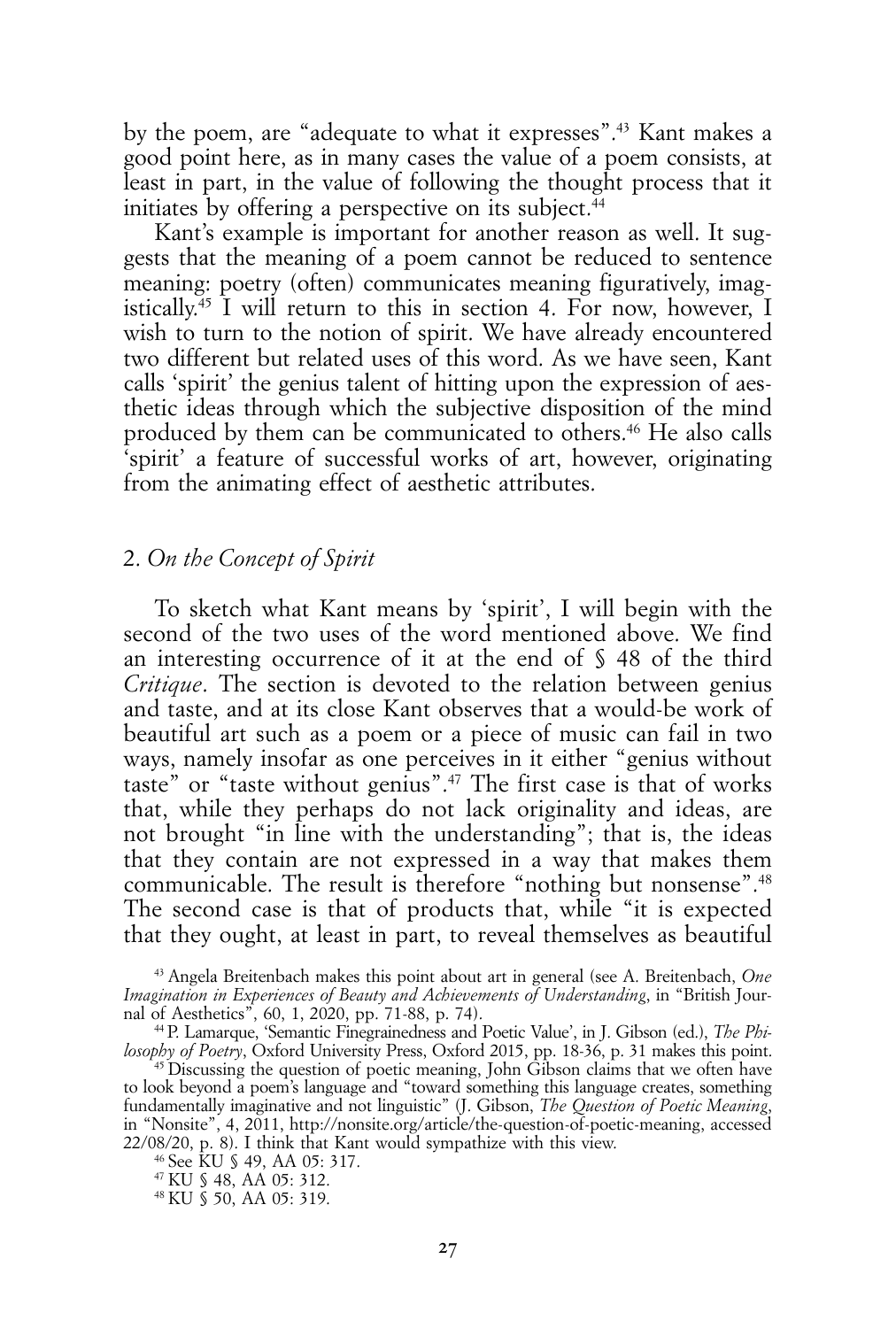art", are such that we find that they lack something, even if we find "nothing in them to criticize as far as taste is concerned". Diagnosing the fault, Kant changes a crucial word: he says not that they are without genius, but that they are "without spirit". A poem, he claims, "can be quite pretty and elegant, but without *spirit*".49

Having said this, he shifts from a quality in the work to a quality in the artist, defining spirit, "in an aesthetic significance", as "the animating (*belebende*) principle in the mind"<sup>50</sup> and as "originality of thought (*Originalität des Gedanken*)".51 That (and how) the two uses of the word are connected becomes immediately clear when Kant claims that the "material" that this principle uses to animate the soul "is that which purposively sets the mental powers into motion, i.e., into a play that is self-maintaining and even strengthens the powers to that end".<sup>52</sup> It is worth noting that this description closely recalls that of the state of mind – the harmonious interplay of the understanding and the imagination – on which taking pleasure in the beautiful rests.<sup>53</sup> Not by chance, it will turn out that the "material" Kant is speaking of consists in aesthetic ideas, that the imagination, in forming these ideas, is both free and in agreement with the understanding, that spirit, from an aesthetic point of view, is just "the faculty for the presentation of aesthetic ideas",54 and that aesthetic ideas are precisely what a work must express in order to count as beautiful (as Kant will suggest shortly after, in § 51).

It follows that a work that lacks spirit will lack beauty as well and, ultimately, will fail to have an animating effect on the soul. Artistic beauty seems to require that, in addition to conforming to taste, an artwork must demonstrate a capacity to have this animating effect on the audience. 'Animation' emerges as a crucial term – one that, as I hope to show, can also help us to understand how

53 See KU Einl. VII and §§ 9 and 12. Briefly, according to Kant, the pleasure we take in the beautiful is connected with the mere apprehension (*apprehensio*) of the form of an object of intuition and expresses "nothing but the suitability of that object to the cognitive faculties that are in play in the reflecting power of judgment, insofar as they are in play". He assumes that the apprehension of forms in the imagination cannot take place without the reflecting power of judgment's comparing them "to its faculty for relating intuitions to concepts". If in this comparison the imagination is "unintentionally brought into accord with the understanding, as the faculty of concepts, through a given representation and a feeling of pleasure is thereby aroused", then the object must be regarded as purposive for the reflecting power of judgment and called beautiful (KU Einl. VII, AA 05: 189-190).

54 KU § 49, AA 05: 314.

<sup>49</sup> KU § 49, AA 05: 313.

<sup>50</sup> KU § 49, AA 05: 313.

<sup>51</sup> Anth § 71, AA 07: 248.

<sup>52</sup> KU § 49, AA 05: 313.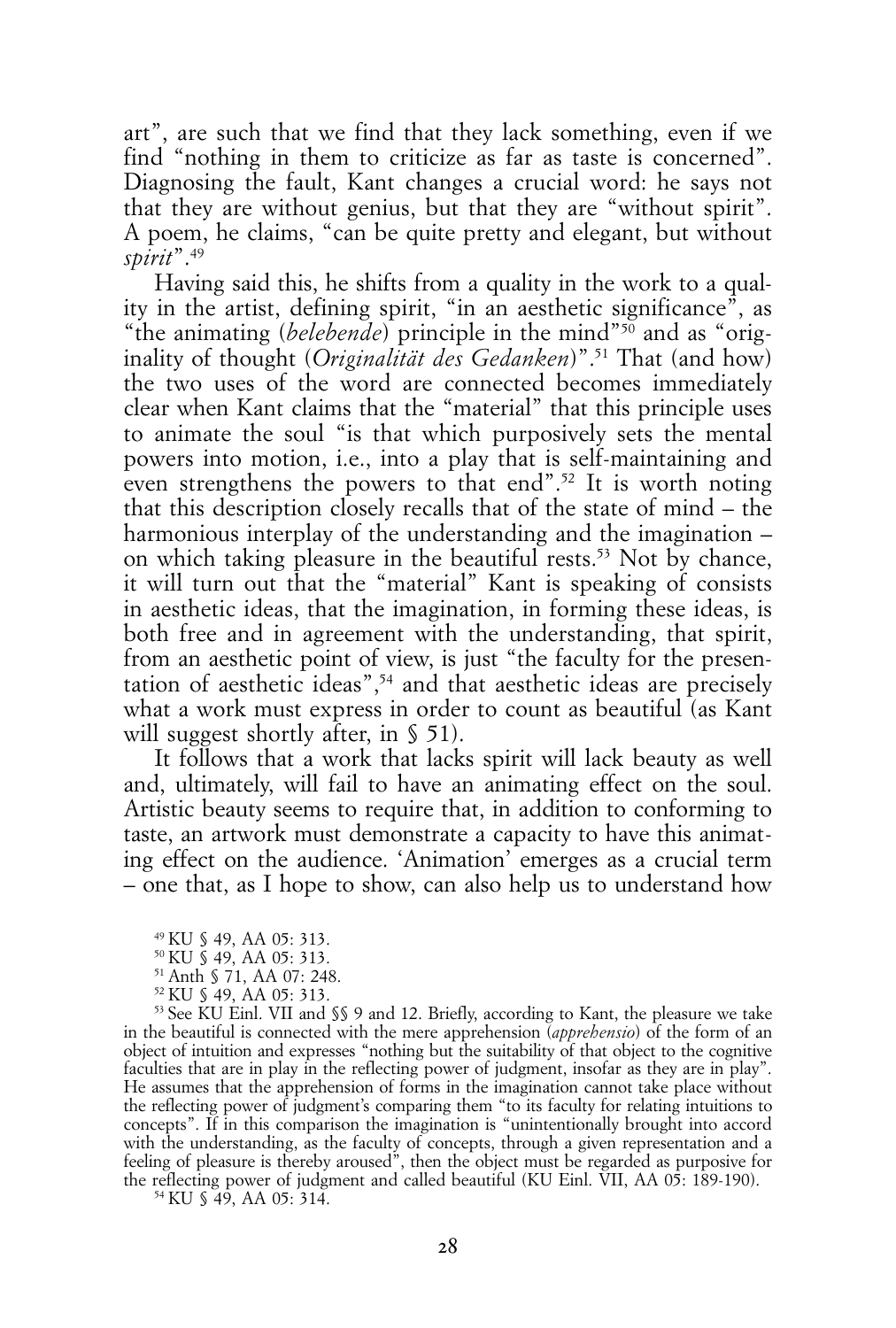aesthetic and cognitive value interact in a work of art.

# 2.1 *Letter and Spirit*

'To animate' is a verb that, in different forms, often occurs in the sections we are examining. A telling case is the definition of the aesthetic idea quoted above, in which Kant claims that an aesthetic idea is a representation of the imagination associated with a given concept, which allows for the addition to it (*hinzu denken läßt*) "of much that is unnameable, the feeling of which animates (*belebt*) the cognitive faculties and combines spirit with the mere letter of language".<sup>55</sup> The animation of the cognitive faculties is put in relation to the combination of the spirit with the letter. Kant is likely referring to the well-known Pauline distinction and opposition between letter and spirit – "the letter kills, but the Spirit gives life".56

This Pauline trope is multifaceted, but the aspect that is most relevant here is the suggestion of a meaning ('spirit') that exceeds the surface sense of a text and therefore prompts (hermeneutical) reflection.57 Kant seems to connect this prompting of thoughts with Spirit's life-giving power, but he replaces the Pauline Spirit with his aesthetic notion of spirit. Kantian spirit – "in an aesthetic significance" – gives spirit to the artwork through the aesthetic attributes that yield the aesthetic idea, and expressing this idea animates the mind (of the observer). A work that has spirit is simply a work that, in presenting a concept (a theme) prompts a process of thought that cannot be fully attained by language<sup>58</sup> – that cannot be encapsulated by the 'letter' – for it cannot be made fully intelligible through concepts. It is a work that opens a wealth of possible conceptual determinations, and thus of significance. The products of genius are clearly great art: works we are inclined to return to and further explore.

As we have seen, for Kant it is indeed a feature of (successful) poetry that it offers, for the presentation of a given concept, a form that connects the presentation "with a fullness of thought to which no linguistic expression is fully adequate".59 He also describes this fullness of thought by saying that the representation of the imagination "aesthetically enlarges the concept itself

<sup>55</sup> KU § 49, AA 05: 316.

<sup>56 2</sup> Cor 3, 6; see also Rm 2, 29 and 7, 6.

<sup>57</sup> On this see P.S. Fiddes and G. Bader (eds.), *The Spirit and the Letter. A Tradition and a Reversal*, Bloomsbury, London 2013.

<sup>58</sup> Cf. KU § 49, AA 05: 314. 59 KU § 53, AA 05: 326.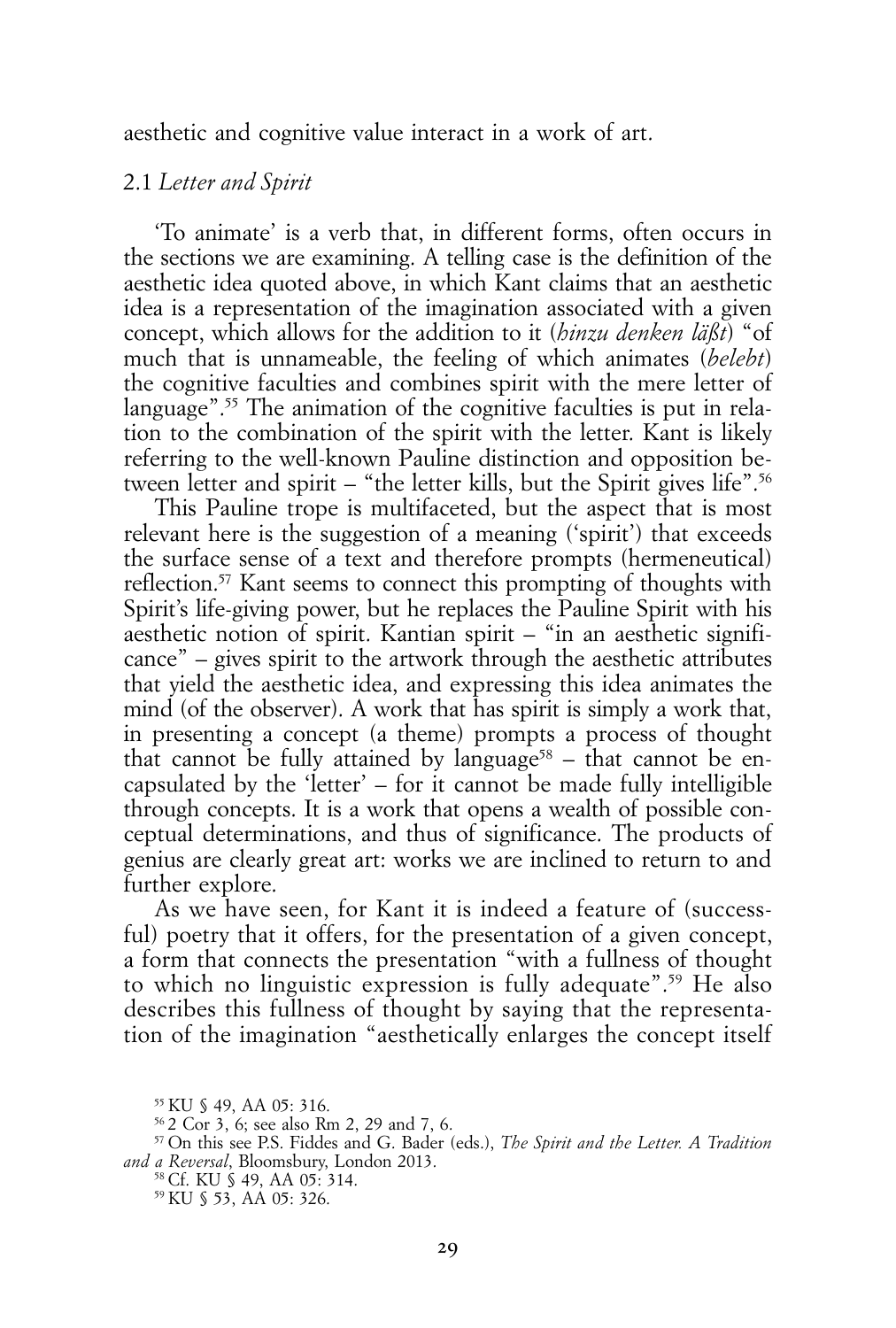in an unbounded way".<sup>60</sup> This is a curious expression, and what it means is unclear. I suppose that Kant is suggesting that the concept is made richer by an overflow of the intuitive content that is added to it by the "creative" imagination. But in what sense 'richer', if, as he says, the representation of the imagination "gives more to think about than can be grasped and made distinct in it"?<sup>61</sup> This impossibility of making it "distinct", recalling Baumgarten's confused representations, may provide a clue in this regard.

# 2.2 *Excursus: Aesthetic Ideas as the Heir of Confused Representations*

Without entering into the details of Baumgarten's aesthetics.<sup>62</sup> for our purposes it is sufficient to recall that the "father of aesthetics", $\overline{6}$  arguing from a Leibnizian standpoint, described as 'confused' those representations that derive from the senses<sup>64</sup> and which therefore have two defining characteristics: while they are sufficient for recognizing things and distinguishing them from other things – and in this sense are 'clear' – we cannot enumerate or analyze, namely make *distinct*, their distinguishing features. In fact, for a representation to be confused, it is necessary that its marks are not distinct from each other.<sup>65</sup> Baumgarten considered these representations (the confused clarity of which he also labelled "extensive clarity") $66$  highly poetic, and he therefore recommend their use in poetry.<sup>67</sup> Now, extensive clarity is a function of confusion, namely of the number of marks (*notae*) of the thing represented together in a single representation. This means that in a sense representation that is extensively clearer than others, more parts of the sensed object will be represented. For Baumgarten, the term 'confused' has a positive connotation. Confused/*confusus* derives from the Latin verb *confundere*, which is a compound of the prefix '*con'* ('together' or 'with') and *fundere*. Interestingly, the latter word, in addition to meaning 'to fuse', also means 'to spread out' and 'to

60 KU § 49, AA 05: 315.

61 KU § 49, AA 05: 315.

62 See S. Tedesco, *L'estetica di Baumgarten*, Aesthetica, Palermo 2000 for a detailed presentation of Baumgarten's theory.

63 On this see Amoroso 2000, pp. 37-70.

64 See A.G. Baumgarten, *Meditationes philosophicae de nonnullis ad poema pertinentibus* (Lateinisch-Deutsch), ed. by H. Paetzold, Meiner, Hamburg 1983, § 3, p. 8.

 $^{65}$  Ivi, § 13, p. 14.<br><sup>66</sup> See ivi, §§ 16-17, p. 16.

 $67$  A fine sketch of Baumgarten's argument for this claim is offered by F.C. Beiser, *Diotimas's Children. German Aesthetic Rationalism from Leibniz to Lessing*, Oxford University Press, Oxford 2009, p. 128.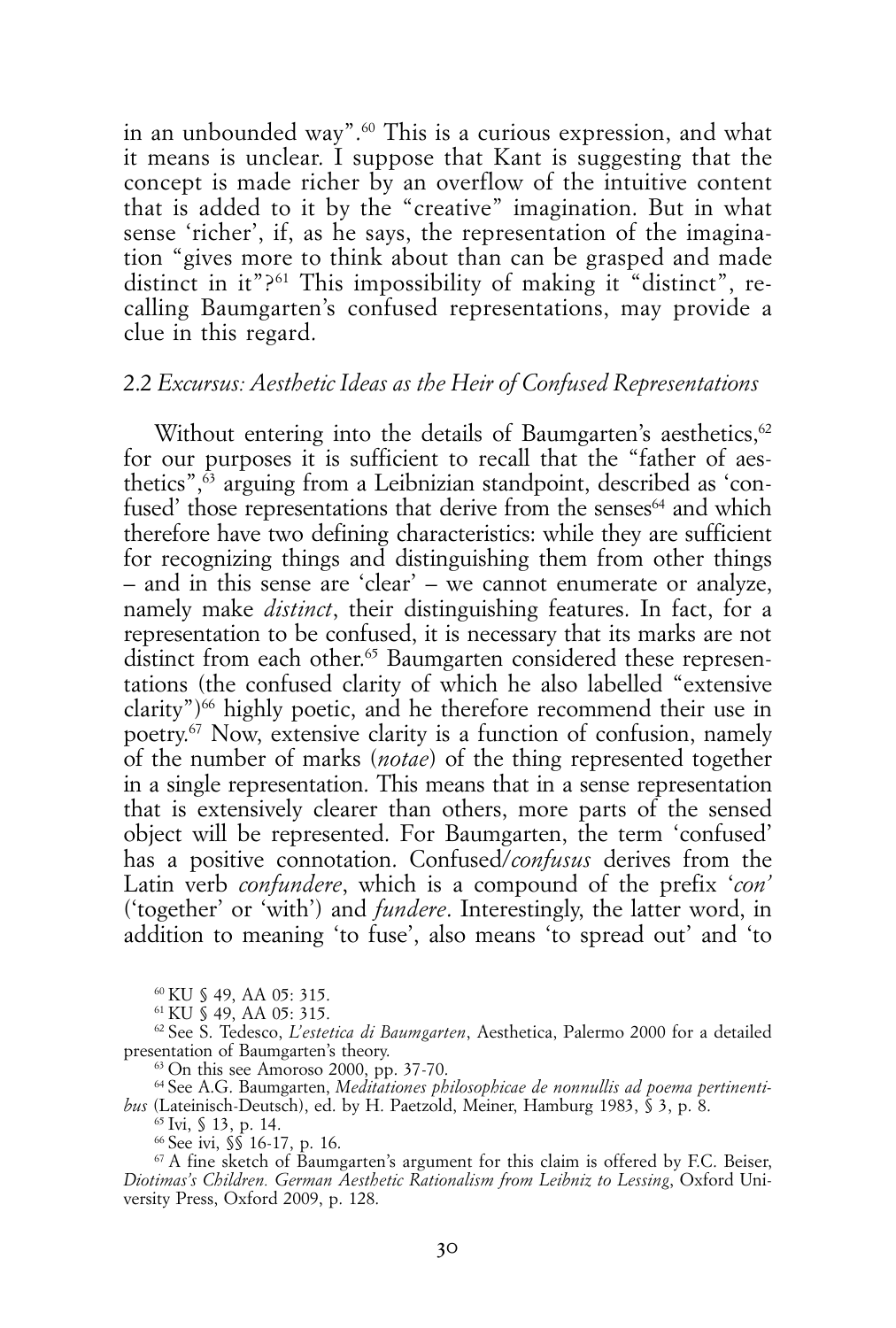extend' – whence, as Frederick Beiser notes, "Baumgarten's choice of the term *extensive*".68

We can read the aesthetic enlargement of a concept through an aesthetic idea, of which Kant speaks, as a transformation of Baumgarten's extensive clarity.<sup>69</sup> It is significant that both kinds of representations, namely Baumgarten's extensive clear sense representations and Kant's aesthetic ideas (and through them aesthetically enlarged concepts), are involved in the aesthetic success of a poem – poetry, as we have seen, is the art in which, according to Kant, the faculty of aesthetic ideas "can reveal itself in its full measure".

A further point is worth considering. Extensive clarity is a characteristic of sense representations, and sense representations are of individual things. It follows that the greater a representation's extensive clarity (that is, its poetic character), the more accurately it will represent its object, or the more it is determined. Thus, Baumgarten arrives at the conclusion that it is poetic that the things to be represented in a poem are as determined as possible, namely are individuals, since individuals are completely determined:70 the domain of poetry is the vast realm of particular things.

Kant partly makes a similar point. Aesthetically enlarged concepts are not sense representations, but they are enlarged through aesthetic ideas, which are "inner intuitions" – that is, presumably, particular mental representations: the inner picturing of thoughts or images of some sort. One reason that Kant puts forward to explain why aesthetic ideas, although they are representations of the imagination, are indeed called 'ideas', is that "no concept can be fully adequate to them".71 Aesthetic ideas may be both similar to ordinary images (e.g. of a table) and dissimilar to them, as no determinate concept is completely adequate to them. According to Kant, one way in which this inadequacy may arise is when "the poet ventures […] to make that of which there are examples in experience, e.g., death, envy, and all sorts of vices, as well as love, fame, etc., sensible beyond the limits of experience, with a completeness that goes beyond anything of which there is an example in nature, by means of an imagination that emulates the

71 See footnote 36.

<sup>68</sup> Ivi, p. 127.

<sup>69</sup> This is also shown, in a much more detailed way, by C. La Rocca, 'Das Schöne und das Schatten. Dunkle Vorstellungen und ästhetische Erfahrung zwischen Baumgarten und Kant', in H. F. Klemme, M. Pauen, M.-L. Raters (eds.), *Im Schatten des Schönen. Die Ästhetik des Häßlichen in historischen Ansätzen und Aktuellen Debatten*, Aisthesis Verlag, Bielefeld 2006, pp. 19-64.

<sup>70</sup> See Baumgarten, *Meditationes philosophicae de nonnullis ad poema pertinentibus*, cit., §§ 18-19, pp. 16-18.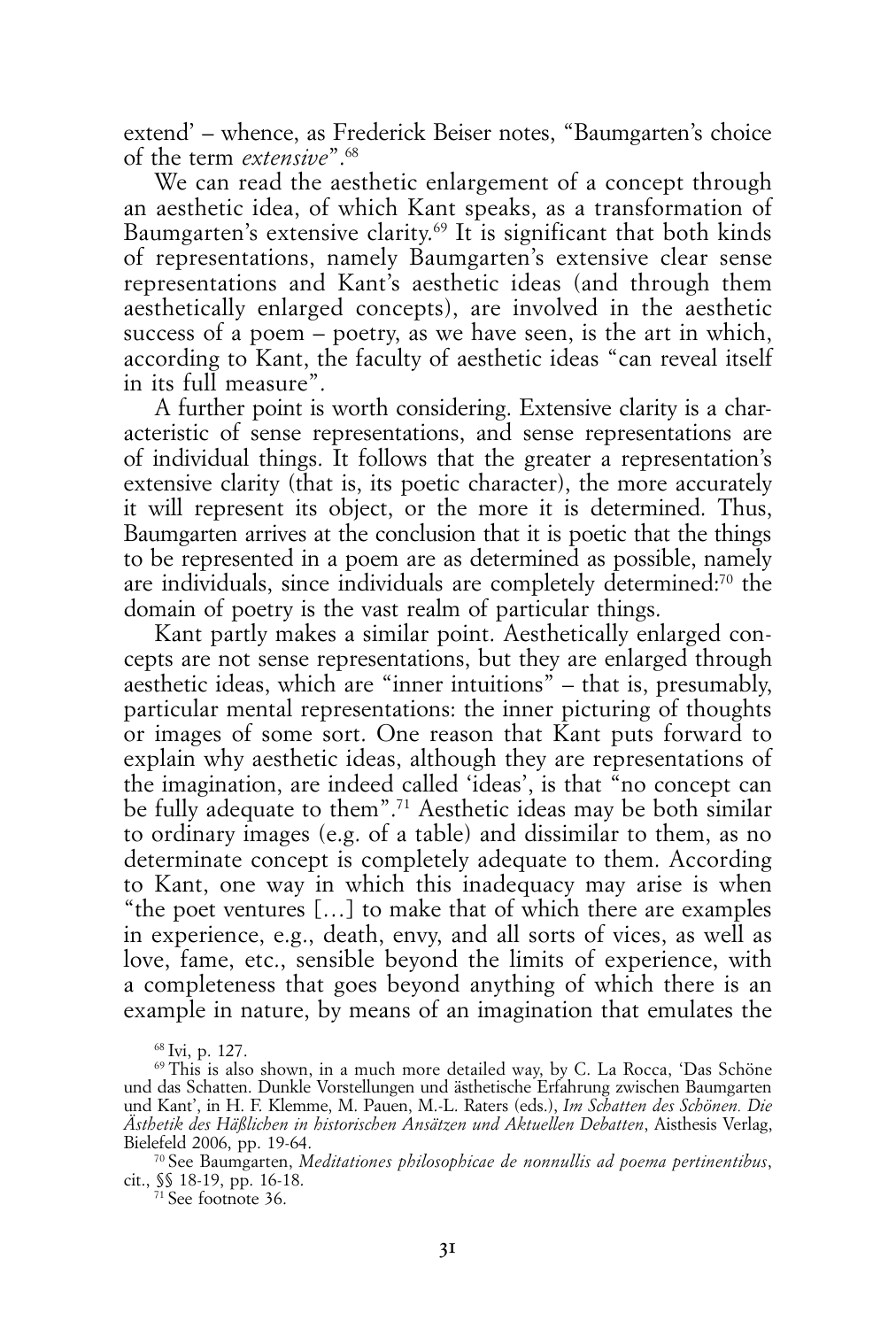precedent of reason in attaining to a maximum".72 Love, vice, envy, and the like are abstract concepts, dissimilar to rational ideas insofar as they can have empirical instances. As Mojca Kuplen observes, however, "there is no single and concretely perceivable object that would correspond to such concepts", as their full meaning "extends beyond" their empirical instantiation.73 For example, the concept of love involves phenomenological features, emotional aspects, beliefs, intentions, moral aspects, etc., that cannot be completely presented in an example in ordinary experience. So, Kant could be envisaging poetic presentations of love, vice, etc., that are so rich and detailed that they display a completeness akin to that of reason in its search for a maximum. Through them, a poet may offer what could be called a case or an aspect of love *par excellence*.

Interestingly, this view has a sort of precedent in an example put forward in the *Logik Blomberg*, a *Nachschrift* from the 1770s. This example can be applied, without relevant changes, to the "experience-oriented"74 aesthetic ideas we are dealing with here. Discussing *claritas extensiva* as "the right path to liveliness, in that it brings with it much sensibility", it is asserted that the completion of the perfections of all our cognitions "is finally to give them sensibility, so that one represents the universal in particular circumstances and cases and thinks of the *abstractum in concreto* in a single, individual sensible case", as when "I think of friendship, true love, and the mutual helpfulness that flows from these, in the case of Damon and Pythias. Here, then, I think the universal in individual cases. But in this way my cognition becomes lively".75

As the editor of the lectures on logic recalls, Damon and Pythias were "two young Pythagoreans, whose loyalty to one another epitomizes true friendship. Pythias was condemned to death for plotting against Dionysius I of Syracuse, but he was allowed to leave to settle his affairs when Damon offered to die in his place if his friend did not return. Pythias returned just in time, and Dionysius was so moved by their friendship that he set both men free".<sup>76</sup> What

76 Kant, *Lectures on logic*, cit., editorial notes p. 676. Kant was probably familiar with the story via the third book of Cicero's *De officiis*. Bernard Williams's famous case of Jim and the Indians (see J.J. Smart and B. Williams, *Utilitarianism: For and Against*, Cambridge University Press, Cambridge 1973, pp. 98-99) could be a contemporary version of

<sup>72</sup> KU § 49, AA 05: 314.

<sup>73</sup> M. Kuplen, *Cognitive Interpretation of Kant's Theory of Aesthetic Ideas*, in "Estetika: The Central European Journal of Aesthetics", 56/12, 1, 2019, pp. 48-64, p. 53.

<sup>74</sup> I owe the term 'experience-oriented' to S. Matherne, *The Inclusive Interpretation of Kant's Aesthetic Ideas*, in "British Journal of Aesthetics", 53, 2013, pp. 21-39.

<sup>75</sup> V-Lo/Blomberg § 135, AA 24: 129.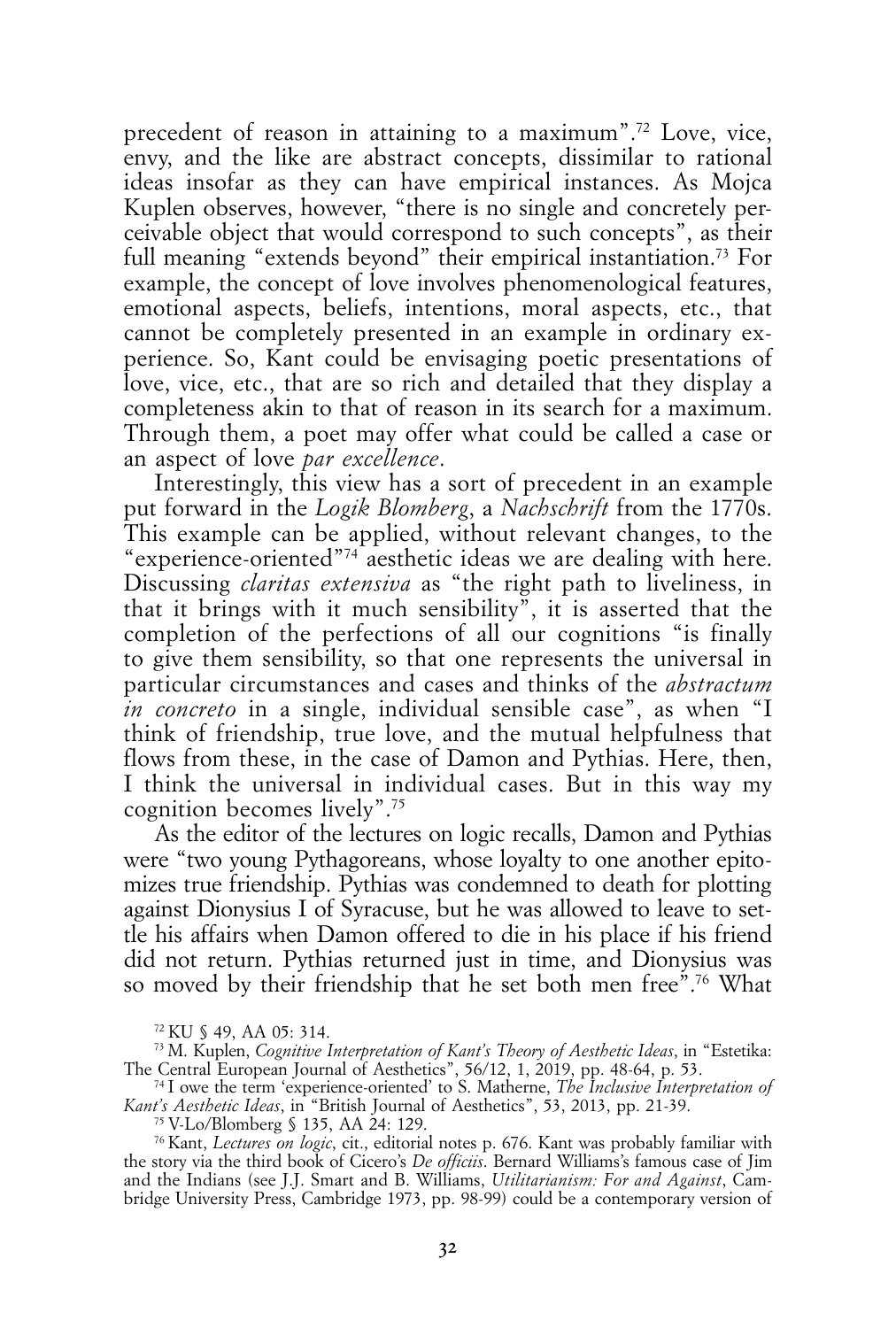the passage from the lectures suggests is that a literary description of a case will better depict friendship than the abstract concepts of the philosopher. In fact, since the philosopher "considers many objects and cognizes little in many objects […] his cognitions are [...] universal<sup>"77</sup>

According to this transcript, in poetry "one seeks to put forth marks that are coordinate with one another, of which one is immediately aware in the thing to be described, in order to make the concept of the thing lively. By this means one reaches aesthetic perfection in a cognition".78 A concept that possesses liveliness, a quality that it acquires "through a multitude and a combination of coordinated representations", is "very rich, pregnant, beautiful".79

What infuses a concept with life is therefore extensive clarity, namely a multitude and a combination of coordinated representations. This is not far from what Kant claims about the activity of the imagination "in an aesthetic respect". Unlike its use in cognition, where it is "under the constraint of the understanding and is subject to the limitation of being adequate to its concept", in the aesthetic case "the imagination is free to provide, beyond that concord with the concept, unsought extensive undeveloped material for the understanding, of which the latter took no regard in its concept, but which it applies, not so much objectively, for cognition, as subjectively, for the animation of the cognitive powers, and thus also indirectly to cognitions".80

Liveliness, as the example of Damon and Pythias suggests, can also bring about "a greater correctness" in our cognition, as "we frequently omit, and have to omit, *in abstracto* marks which actually belong to the nature of the thing". These marks "can be restored when one considers the thing *in concreto*". Therefore, poets "can

the point made in the lecture.

78 V-Lo/Blomberg § 135, AA 24: 126. On the role of this notion, see K. Pollok, *Kant's Theory of Normativity*, Cambridge University Press, Cambridge 2017, pp. 40-43.

79 V-Lo/Blomberg § 250, AA 24: 252. Traces of this view surface in Kant's "apology for sensibility" in § 8 of the *Anthropology from a Pragmatic Point of View* (1798) (see AA 07: 143).<br><sup>80</sup> KU § 49, AA 05: 317.

<sup>77</sup> V-Lo/Blomberg § 135, AA 24: 127. A further example is offered in a discussion on the distinction between the extensive distinctness pursued by the poet and the intensive one pursued by the philosopher. The poet "piles marks one upon another. The philosopher, however, describes the same thing with intensive distinctness[;] he looks, namely, not to the multitude of the marks, but rather he seeks to represent really clearly and distinctly only a few marks, indeed, where possible, only a single one" (V-Lo/Blomberg § 28, AA 24: 57). Extensive distinctness is then connected to the liveliness of a cognition: "E.g., in a description of spring I represent it in a lively way through a multitude of marks coordinate with one another. The poet does it thus. He shows, e.g., the budding flowers, the new green of the forests, the cavorting herds, the renewed rays of the sun, the lovely, charming air[,] the revival of the whole of nature" (V-Lo/Blomberg § 135, AA 24: 126).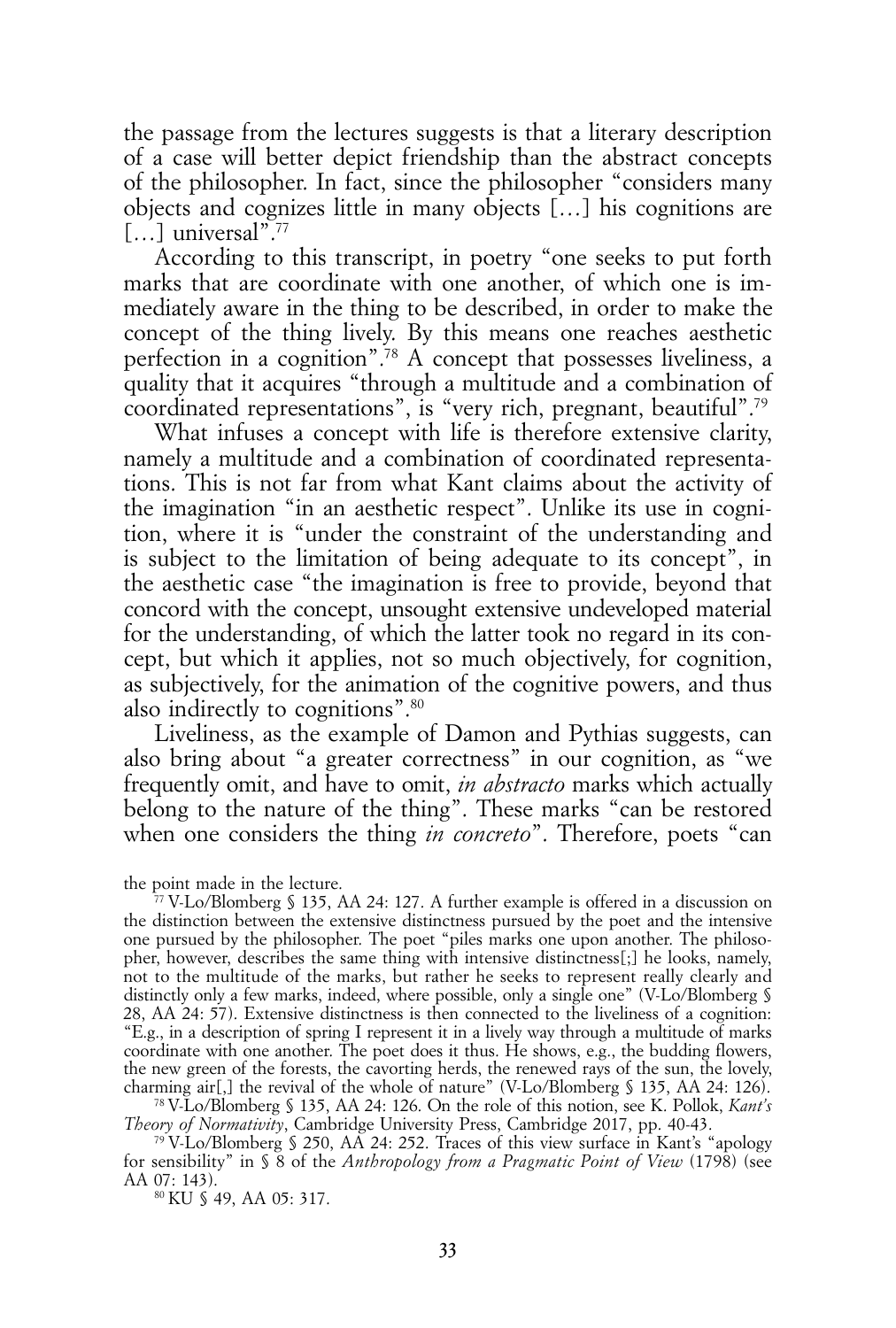frequently be very helpful to the philosopher".81 Kant's position in the third *Critique* seems more moderate; there, he speaks of an indirect application to cognition of the material provided by the imagination. However, his talk of the "nourishment" provided by poetry to the understanding seems to be a restatement of this point. By giving life to the concepts of the understanding "through the imagination", poetry, it seems, also offers food for thought. But is it really a cognitive value that is at issue in this nourishment, and if so, what kind? How does it relate to the "free play of the imagination" that poetry carries out? $82$  I will begin to answer these questions by substantiating Kant's description of poetry with further material from his lectures on logic and anthropology.

#### 3. *Aesthetic and Cognition: Remnants of Aesthetic Rationalism?*

In Kant's lectures on anthropology, the aim of poetry is often described by using the word 'entertainment (*Unterhaltung*)'. Thus, in the *Menschenkunde* (WS 1781/82), we read that the "main purpose (*Hauptabsicht*)" of poetry (*Dichtkunst*) is the entertainment of our imagination and emotions; however, it is immediately added that in this the understanding is also involved, such that poetry entertains the mind in the most harmonious action.83 First of all, the understanding is involved in poetry in the role of rule-giver. As the Mrongovius transcript reads, "[p]oetry is an occupation of sensibility, arranged by the understanding".84 Poetry, another transcript likewise affirms, is the great culture of our "sensitive cognition (*Sinnlichen Erkentnisse*), and the understanding is only the means to put the representations in order".85 The idea that the understanding organizes poetry's occupation with sensibility (otherwise the imagination would be without order and absolutely

83 Cf. V-Anth/Mensch, AA 25: 982-983.

84 Anth/Mron, AA 25: 1279.

85 V-Anth/Busolt, AA 25: 1468. Interestingly, the role of the understanding here is similar to that of the formal devices of poetry. In fact, for Kant, the poetic play of the imagination needs verses, "*Sylbenmaas*" or rhythmic movement (*taktmässigen Gang*), because by means of them "the imagination is bound to certain rules, and the rhythmic affects our mind more" (V-Anth/Busolt, AA 25: 1467). The arrangement of words in verses blends freedom with necessity. In a good poem, "rhyme happily brings the thought to conclusion" (Anth § 71, AA 07: 248).

<sup>81</sup> V-Lo/Blomberg § 135, AA 24: 129. Abstract concepts, Kant maintains, are often only "glittering poverty (*schimmernde Armseligkeiten*)" (Anth § 9, AA 07: 145). Incidentally, studies in cognitive science quoted by Kuplen (Kuplen, *Cognitive Interpretation of Kant's Theory of Aesthetic Ideas*, cit.) suggest that perceptual information plays an important role in our comprehension and full understanding of abstract thoughts.

<sup>82</sup> KU § 51, AA 05: 321.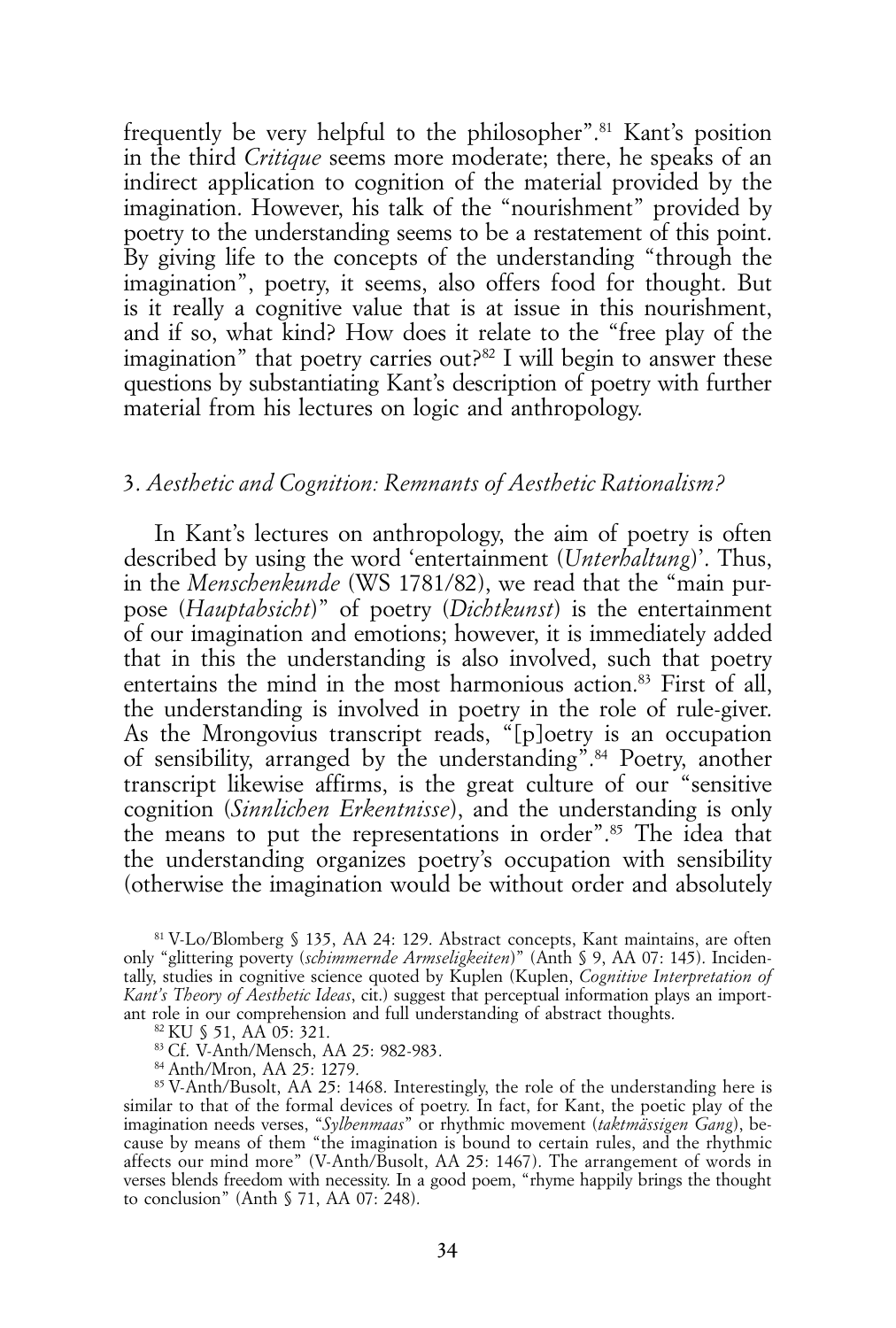chaotic) is nicely expressed in the *Anthropologie Mrongovius* (WS 1784/1785), where we read that in poetry the understanding "must shine through (*hervorscheinen*)".<sup>86</sup> According to a modest reading, this expression could simply mean that, even if poetry does not aim at truth, a poet does not have license to say what he will: he must always observe "an analogue of truth (*ein Analogon der Wahrheit*)"; e.g., the conditions of his story should agree with the assumed character.87 This means that the poet's freedom in imagining is limited through the condition of possibility.88

Admittedly, the relation between poetry and truth is tricky. As we have seen, in the third *Critique* Kant maintains that poetry "plays with the illusion which it produces at will, yet without thereby being deceitful". The "rationalist" background of the transcripts from which I am quoting, reflected in their vocabulary, is cognitively more liberal, for according to the rationalist conception, the mind is essentially a power of representation: all mental states are representations of something in the world. Again, a brief reference to Baumgarten may be helpful.

Baumgarten dealt with the intriguing question of poetic truth in an elegant way, building on a distinction between two kinds of fiction, namely those that he called *heterocosmica*, which are about something impossible in the actual world, and those that he called *utopica*, which are about something that is impossible in every possible world.<sup>89</sup> As no representation is possible when it comes to the latter, clearly only the former can be the object of poetic representation. According to his *Metaphysica* (see §§ 90, 92), there is a notion of metaphysical truth that equates to conformity with the universal principles of non-contradiction, reason and sufficient reason. As not only existent but also merely possible things conform to such principles, it follows that the poet can engage in fiction and still know something (metaphysically) true.

In his *Aesthetica* (1750), Baumgarten then defines metaphysical truth as objective: it is truth that concerns things in themselves. From this he distinguishes the subjective truth, namely the truth of our representations: these are true insofar as they represent true objects. Subjective truth can be of two forms: it is logical if my representations are distinct; it is aesthetic if they are mingled with many sense representations.<sup>90</sup> Having claimed that aesthetic

<sup>86</sup> V-Anth/Mron, AA 25: 1279.

<sup>87</sup> V-Anth/Parow, AA 25: 323.

<sup>88</sup> V-Anth/Parow, AA 25: 326.

<sup>89</sup> Baumgarten, *Meditationes philosophicae de nonnullis ad poema pertinentibus*, cit., § 52, p. 40.

<sup>90</sup> See Baumgarten, *Aesthetica*, cit., §§ 423-424, pp. 269-270. On Baumgarten's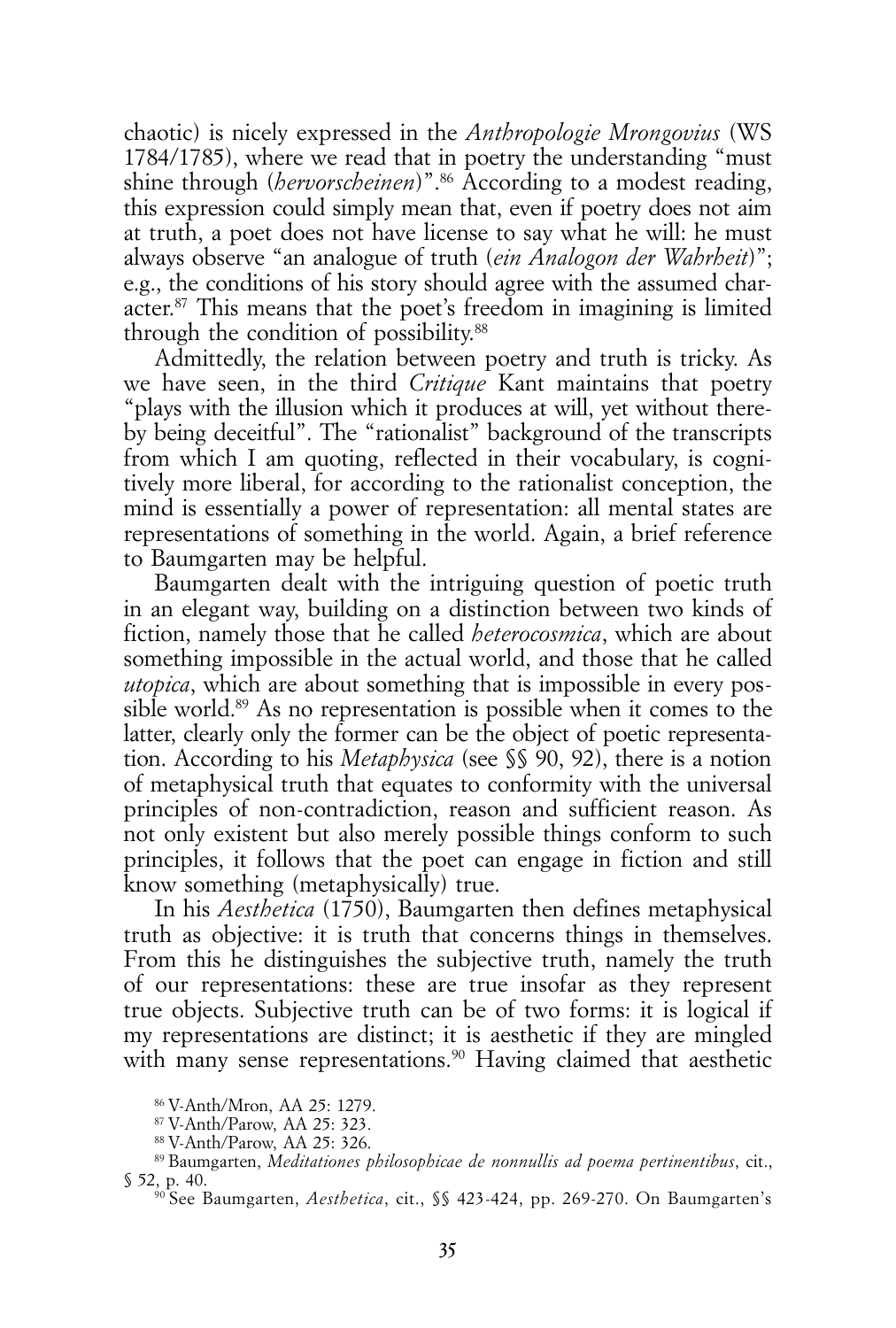truth is known through the senses, Baumgarten further states that in aesthetic truth the mind descends to the *singularia* – this does not happen with the objects of science – and represents objects of both the actual and other possible worlds. With regard to this latter case, he speaks of *veritas heterocosmica*, worrying not about whether the objects are real in this world but only about whether they are possible in a certain connection to things.<sup>91</sup> The reproduction of individuality could then be considered the standard of aesthetic truth.92 It therefore seems that two domains of truth are open to poetry: the domain of truths concerning the *singularia* of the actual world (with regard to which poetry can recover the richness of ordinary experience that is lost in the process of abstraction required by logical truth)<sup>93</sup> and the domain of heterocosmic truths.

As for Kant's position on this tangled topic, at least as documented in the lectures on logic, a first thing that can be observed is that he initially seems to grant that "for aesthetic perfection, truth is […] required". At the same time, he admits that

with the aesthetically perfect we do not require as much truth as with the logically perfect. With the aesthetic, something may be true only *tolerabiliter*. In this way it is aesthetically true that Milton represents the angels in the paradise lost as quarreling, and caught up in battle, for who knows whether this cannot occur.<sup>94</sup>

In the *Wiener Logik* (from the early 1780s) we find a specification of aesthetic or subjective truth in terms of "the agreement of cognition with the subject's mode of thought". Aesthetic truth, it is claimed, concerns how something appears "to our senses and seems to be". According to this transcript, the poet only needs this kind of truth. This conception is nicely exemplified as follows: "The sun sinks into the water, says the poet. If he were to say that the earth turns on its axis, then he would assimilate to logical truth and not be a poet".<sup>95</sup> To be a poet, one has to pursue aesthetic truth; however, as it is stated in the *Logik Jäsche*, truth, as "the ground of unity through the relation of our cognition to the object", and therefore of the harmonious union of unity and

conception of truth, see S. Tedesco, *L'estetica di Baumgarten*, cit., pp. 113-127.

91 See Baumgarten, *Aesthetica*, cit., § 441, p. 281.

<sup>92</sup> In connection with poetry, Baumgarten also uses the notion of verisimilitude (see Baumgarten, *Aesthetica*, cit., §§ 478, 492, 502, 584). Beiser takes this notion to refer to "what is *like* truth but not truth itself" (Beiser, *Diotimas's Children. German Aesthetic Rationalism from Leibniz to Lessing*, cit., p. 154). This may be too strong. Baumgarten seems to suggest that the poet remains in the field of truth; he only moves away from the truth that is proved, namely from certainty (see Baumgarten, *Aesthetica*, cit., § 483, p. 309).

93 See Baumgarten, *Aesthetica*, cit., §§ 556-564.

95 V-Lo/Wiener, AA 24: 810.

<sup>94</sup> V-Lo/Blomberg § 27, AA 24: 56.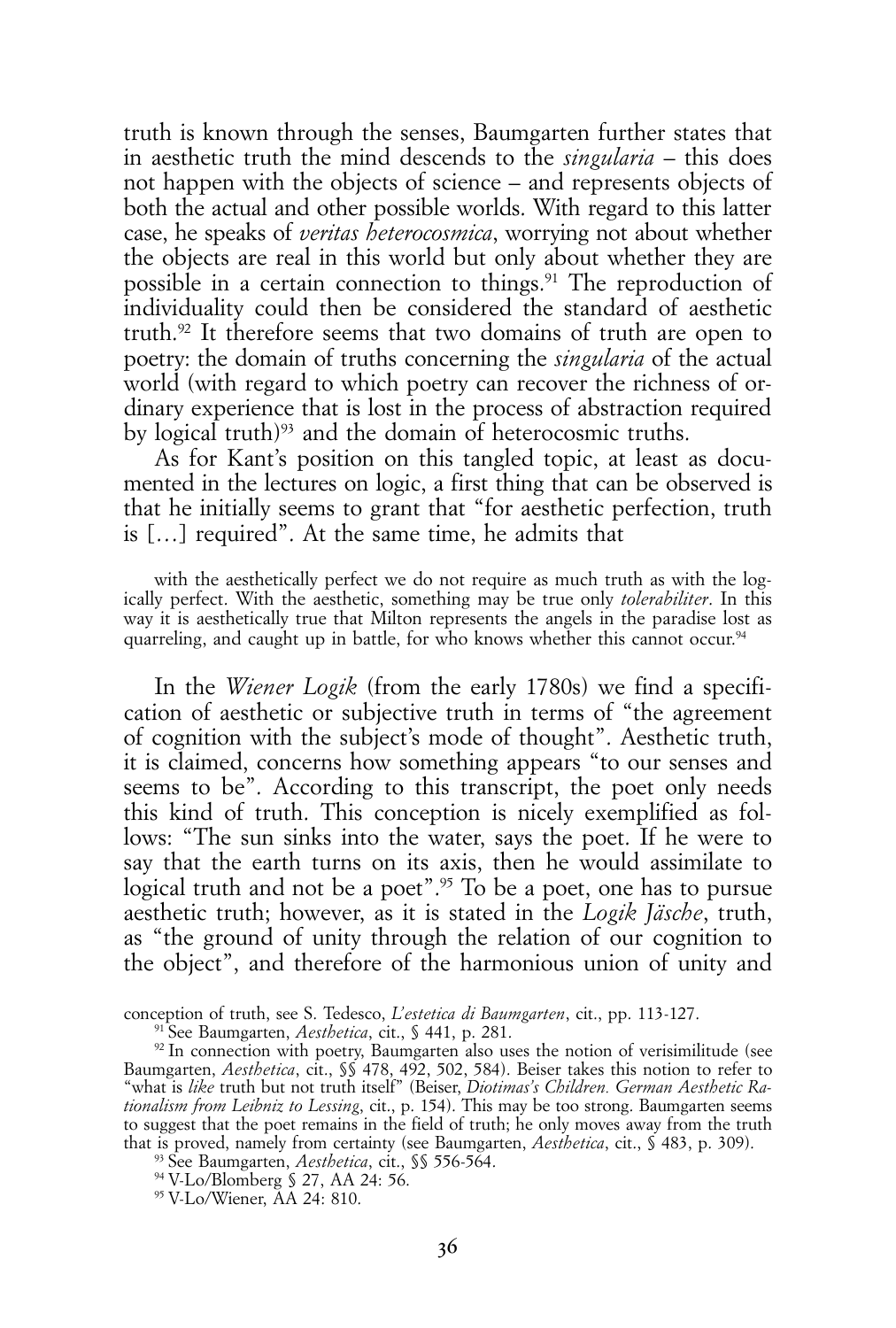manifoldness – recall that "*ordo plurium in uno*" is Baumgarten's definition of metaphysic truth<sup>96</sup> – "remains the *conditio sine qua non*" of aesthetic perfection, "the foremost negative condition, apart from which something cannot please taste universally", since "mere manifoldness without unity cannot satisfy us".<sup>97</sup>

A very similar passage can be found in the *Wiener Logik*, in which Kant specifies that truth or logical perfection is a merely negative condition, since in the aesthetic case cognition is not the principal end, "which consists in pleasantness and agreement of sensibility. Because, however, no satisfaction can arise where the understanding does not join in and uncover errors, with aesthetic perfection there can be no contradictions. No man, accordingly, can make progress in things of taste unless he has made logical perfection his basis".98 The role of truth as agreement with the universal principles of being seems to be taken on by the understanding as rule-giver. A conception along these lines is also endorsed in the third *Critique*, since Kant admits that "the scientific element in any art […], which concerns truth in the presentation of its object, […] is to be sure the indispensable condition (*conditio sine qua non*) of beautiful art, but not the art itself".99

It is clear that the more Kant moves away from the rationalist conception of the mind and toward a strict distinction between sensibility and understanding, the more he tends to deny that we know the world through sensation, or that aesthetic perception is a form of knowledge.100 In the *Logik Dohna-Wundlacken* (a transcript deriving from lectures given in the early 1790s), subjective truth, namely the truth with which the poet is concerned, is directly equated to "universal illusion": "The poetic – it is claimed – is always true aesthetically, seldom logically".101 'Aesthetically true' is glossed in the *Logik*  as "nothing more than a universal semblance".102

However, it is also important to consider that in his lectures on anthropology, Kant had elaborated the distinction between illusion and deception (*Betrug*) that surfaces in the third *Critique*. Illusion is an appearance that does not deceive but may please<sup>103</sup> and that remains after it has been revealed, whereas a (fraudulent) deception

96 See A.G. Baumgarten *Metaphysica* (editio 7) (facsimile reproduction of the edition Halae Magdeburgicae, 1779), 1963, § 89, p. 24.

97 Log, AA 09: 39.

98 V-Lo/Wiener, AA 24: 810-811.

99 KU § 60, AA 05: 355.

100 See Anth § 7 Anm., AA 07: 140-141 for a clear statement of what Kant considers a "great error of the Leibniz-Wolffian school". On Kant's farewell to perfectionism, see Pollok, cit., Ch. 1.

101 V-Lo/Dohna, AA 24: 709.

102 Log, AA 09: 39.

103 V-Anth/Pillau, AA 25: 745.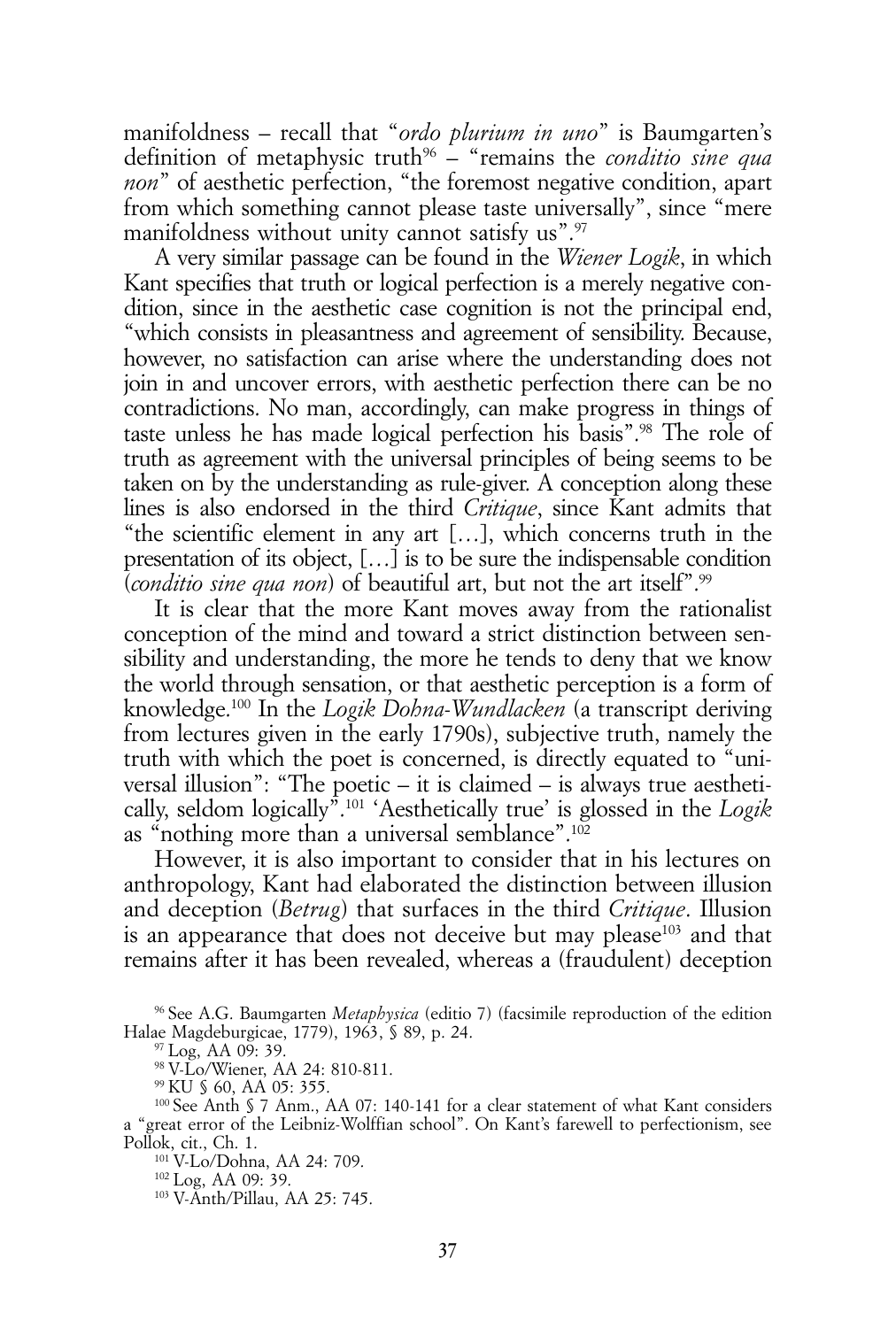disappears when it is unmasked. Furthermore, while in the case of illusion "we often do not want to know the truth",104 in the case of deception "we do indeed want to know the truth, but are not always acquainted with it". "We often want illusion, but never deception".105 On the basis of this distinction, Kant suggests that there is a difference between fictionalizing (*dichten*) in lying and in poetry. A poet goes along with the convention that he is supposed to lie to us, but this is a completely different form of lying than that of the liar or the deceiver.106 Poetry "does not trick, for its aim is directed not at the understanding but at entertainment, and in the case of poetry I even want to be tricked".107 This is just what the imagination "as a productive cognitive faculty" does when, as Kant claims in the third *Critique*, it creates "as it were, another nature, out of the material which the real one gives it".108

In addition to distinguishing between illusion and deception, Kant also points out a difference between poetic untruth and error: "In poetic representations, cognitions (*Erkenntnisse*) are untrue (*unwahr*) but are not errors, for one knows that they are untrue". An error is "set in opposition to truth as a contrary", for it is not "a mere lack of cognition and of truth, but a hindrance to these as well", like a space in the soul that is filled up with "erroneous cognitions".109 As poetic representations do not aim at truth, do not occupy, as it were, a space in the cognitive storehouse of our mind, they do not belong to it and therefore are not an obstacle to knowledge. But if they do not belong to it, how can they be helpful for knowledge or have cognitive value of any kind? That they *can* have it seems to be suggested in a passage from the *Logik Jäsche*:

[...] no one may hope to make progress in the belles lettres if he has not made logical perfection the ground of his cognition. It is in the greatest possible unification of logical with aesthetic perfection in general, in respect to those cognitions that are both to instruct and to entertain, that the character and the art of the genius actually shows itself.110

<sup>104</sup> "From poets I want only entertainment; but whether the thing is true or not does not concern me" (V-Anth/Mron, AA 25: 1281).

105 Cf. V-Anth/Mron, AA 25: 1253.

106 Cf. V-Anth/Parow, AA 25: 322.

107 V-Anth/Mron, AA 25: 1279.

108 KU § 49, AA 05: 314. On Kant's concept of creative imagination, see S. Matherne, 'Kant's Theory of Imagination', in A. Kind (ed.), *The Routledge Handbook of Philosophy of Imagination*, Routledge, London and New York 2016, pp. 55-68 and G. Zöller, '"The Faculty of Intuition A priori". Kant on the Productive Power of the Imagination', in G. Gentry, K. Pollok (eds.), *The Imagination in German Idealism and Romanticism*, Cambridge University Press, Cambridge 2019, pp. 66-85.

109 V-Anth/Mron, AA 25: 1224.

110 Log, AA 09: 39.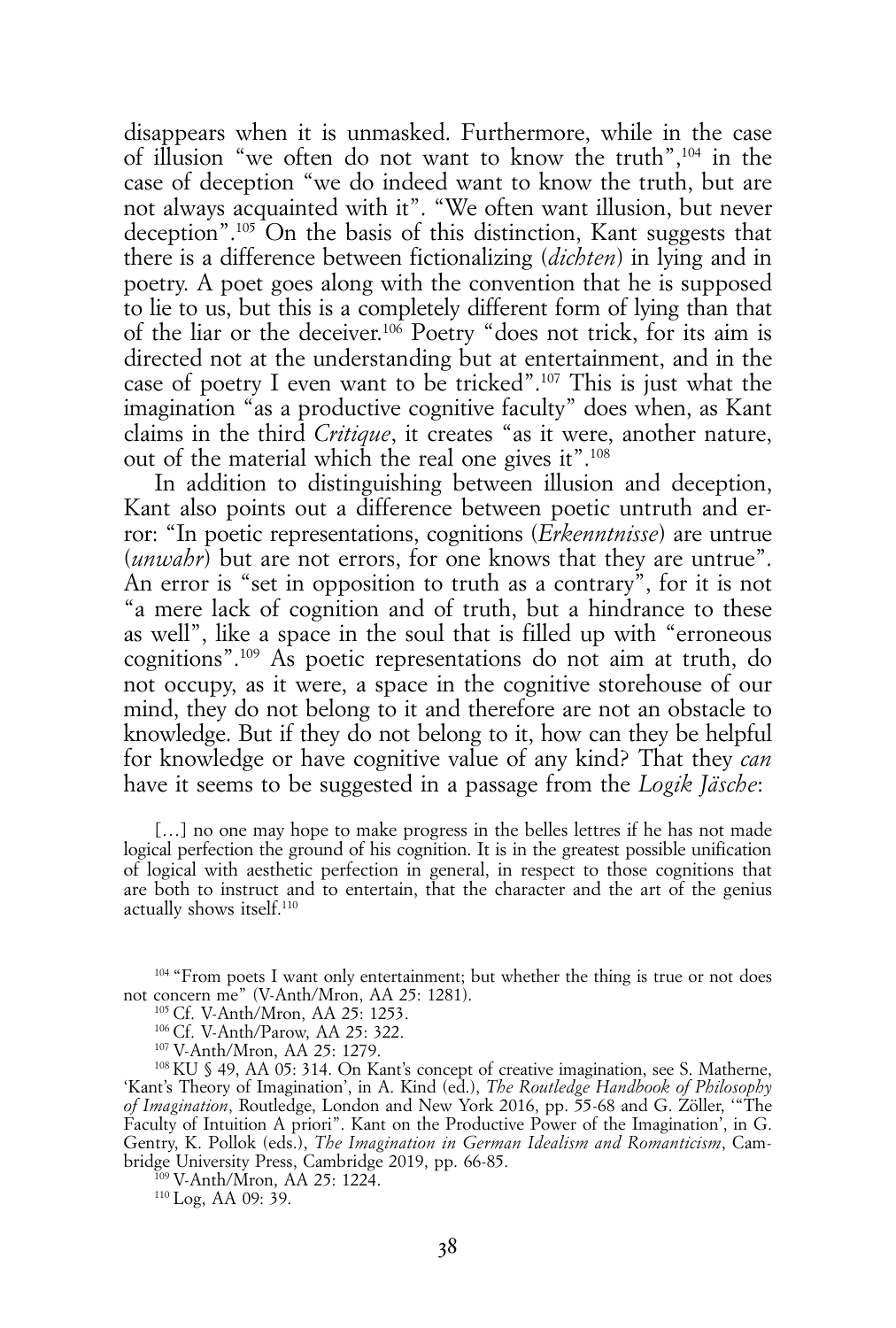Things may be more complicated than they seem, however.

#### 3.1 *A Kantian Version of The* Miscere Utile Dulci

The first sentence of the passage just quoted reaffirms the fundamental, although negative, role of truth in art. Since logical perfection consists in the agreement of cognition with the object, it sets as a condition for progress in the *belles lettres* that the *littérateur* must ground his work in truth.<sup>111</sup> The second sentence adds something new and interesting, however, as it hints at cognitions "that are both to instruct and to entertain" and suggests that genius shows itself in the realization, in them, of the greatest possible combination of aesthetic and logical perfection, namely of subjective and objective truth. The expression used in the passage recalls the famous claim in Horace's *Ars poetica*: "*Omne tulit punctum*, *qui miscuit utile dulci*, *Lectorem delectando pariterque monendo*" (342- 343). Horace was imagining a competition between different kinds of poetry. In fact, some lines before the one just quoted, he writes: "*Aut prodesse volunt aut delectare poetae aut simul et iucunda et idonea dicere vitae*" (335-337). Assuming that this categorization is not evaluative, the "Omne tulit punctum" sentence could be read as Horace's answer to the question "What is the best option?" He is suggesting that, given these three options, the best choice is the one that does both things, i.e. a blend of practical advice and beautiful writing.

However, in spite of the critical success of the *topos* of *miscere utile dulci*, it is not clear whether poetry should pursue both aims, namely to instruct and to entertain, and the question arises as to whether instruction and entertainment are to be bound together or separated. To mention a modern example, in his influential *Les beaux art réduit à un même principe* (1746), Charles Batteux divided the fine arts, which he had reduced to the single principle of the imitation of beautiful nature, into two categories: those arts the aim of which is pleasure, and those that combine pleasure and usefulness. He placed music, poetry, painting, sculpture, and dance in the first category, and eloquence and architecture in the second. Interestingly, he considered theater a combination of all arts.<sup>112</sup>

As for the passage from the *Logik Jäsche*, what makes its appli-

<sup>111</sup> Although the expression *belles lettres* usually meant 'Greek and Latin, eloquence and poetry', in this context I take it to refer to the latter.

<sup>112</sup> Ch. Batteux, *Les beaux art réduit à un même principe*, Durand, Paris 1746, p. 6 and p. 45.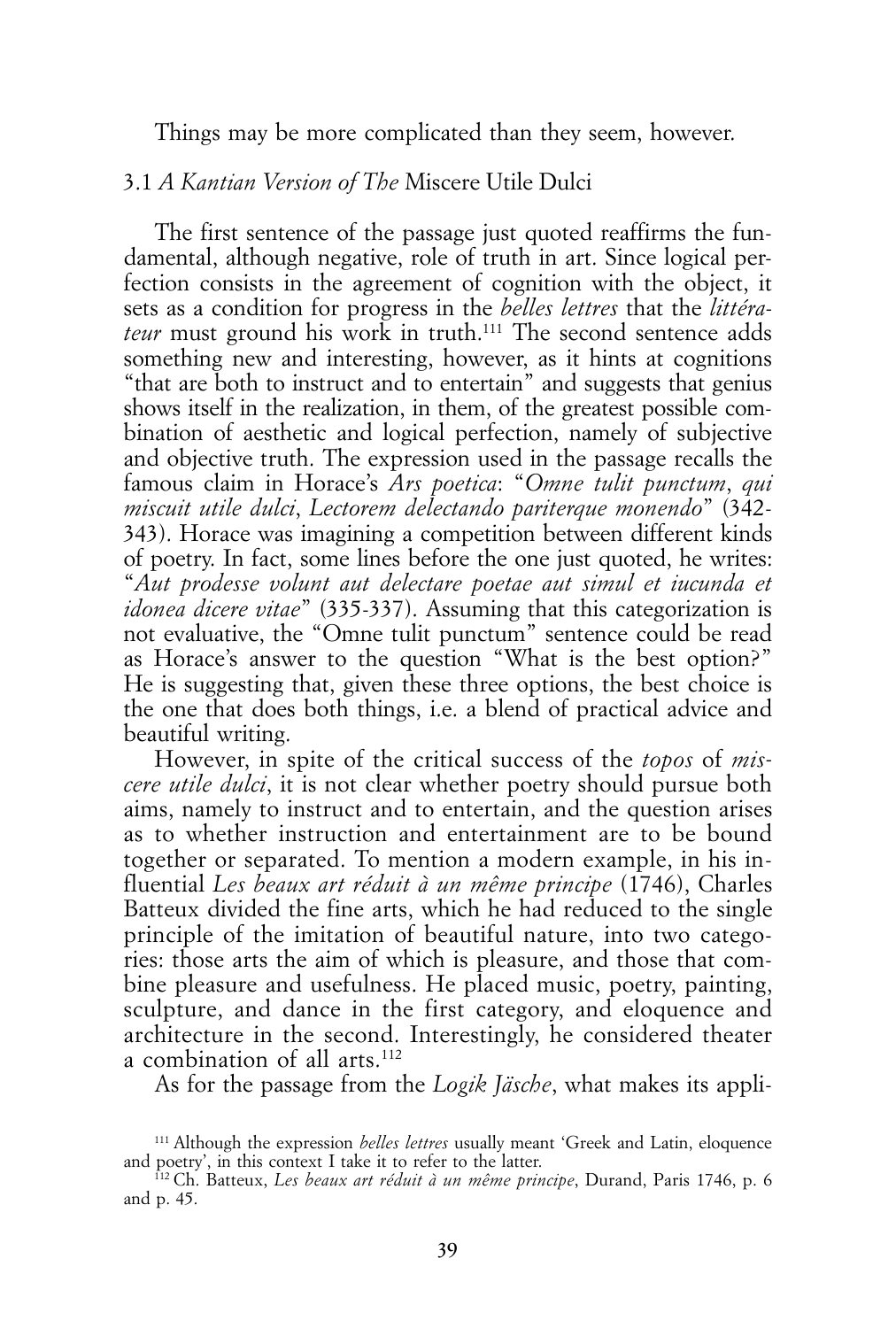cation to poetry problematic is that it refers to a group of sections in Meier's *Auszug* (§§ 22-34) that are devoted to the perfection of learned cognition (*gelehrte Erkenntniss*). For Kant, instruction and entertainment have different grounds – according to the lectures, subjective truth and distinction, respectively. And yet he (like Meier) also acknowledges that, although aesthetic and logical perfection can conflict, instruction can benefit from entertainment. With an incorrect attribution, in a lecture on logic, we read the following: "Horace says, You should be *suaviter in modo*, i.e., pleasant in manner, *sed fortiter in re*, i.e., thorough in method *(gründlich in der Methode*). The first is aesthetic perfection, the second logical".113 The sentence also occurs in the Mrongovius transcript of Kant's lectures on anthropology, where it is preceded by the claim that "in some cognitions, logical and aesthetic worth (*Werth*)", namely instruction and entertainment, "are found together (*finden … zusammen statt*)", and where the '*fortiter in re*' is glossed as "*wichtig im Inhalt*", that is, important or significant in content.<sup>114</sup> This joint occurrence of aesthetic and logical perfection seems to match Horace's critical preference.

However, it is not clear whether the reference here is really to poetry. According to the *Menschenkunde*, truth and intellectual cognitions "improve very much through poetic expression. Truth uttered (*hervorgebracht*) in sentences, in verses, by far surpasses the prosaic expression, and everyone takes pleasure in learning them by heart".<sup> $115$ </sup> This statement is followed by the remark that a verse has something in itself "by which a thought completely penetrates us (*uns ganz durchdringt*) as through a vehiculum".116

The point expressed in these lines is significant. They highlight the importance of literary achievement: It is not by chance that are we inclined to think that the encapsulation of general observations in memorable words is part of what makes authors "great".117 But the view they present implies a separation of con-

113 I. Kant, *Logik Hechsel*, in I. Kant, *Lectures on logic*, Eng. trans. and ed. by J.M. Young, Cambridge University Press, New York 1992, p. 416.

115 As we have seen, Kant emphasizes that meter, rhyme, alliteration, and the like, besides creating a rhythm that tends to be pleasing, help us to understand and remember what is being said in a poem. On these related functions of formal poetic devices, see A.C. Ribeiro, *Toward a Philosophy of Poetry*, in "Midwest Studies in Philosophy", 33, 2009, pp. 61-77, pp. 72-74.

116 V-Anth/Mensch, AA 25: 992.

117 See on this P. Lamarque, *The Philosophy of Literature*, Blackwell Publishing, Oxford 2009, pp. 232-234, who nonetheless suggests that what we likely admire in these

<sup>114</sup> V-Anth/Mron, AA 25: 1228. As both the editors of the lectures on anthropology and the editor of the lectures on logic recall, the quotation comes not from Horace but from the fifth Jesuit general Aquaviva's (1543-1615) *Industriae ad curandos animae morbos* (1606).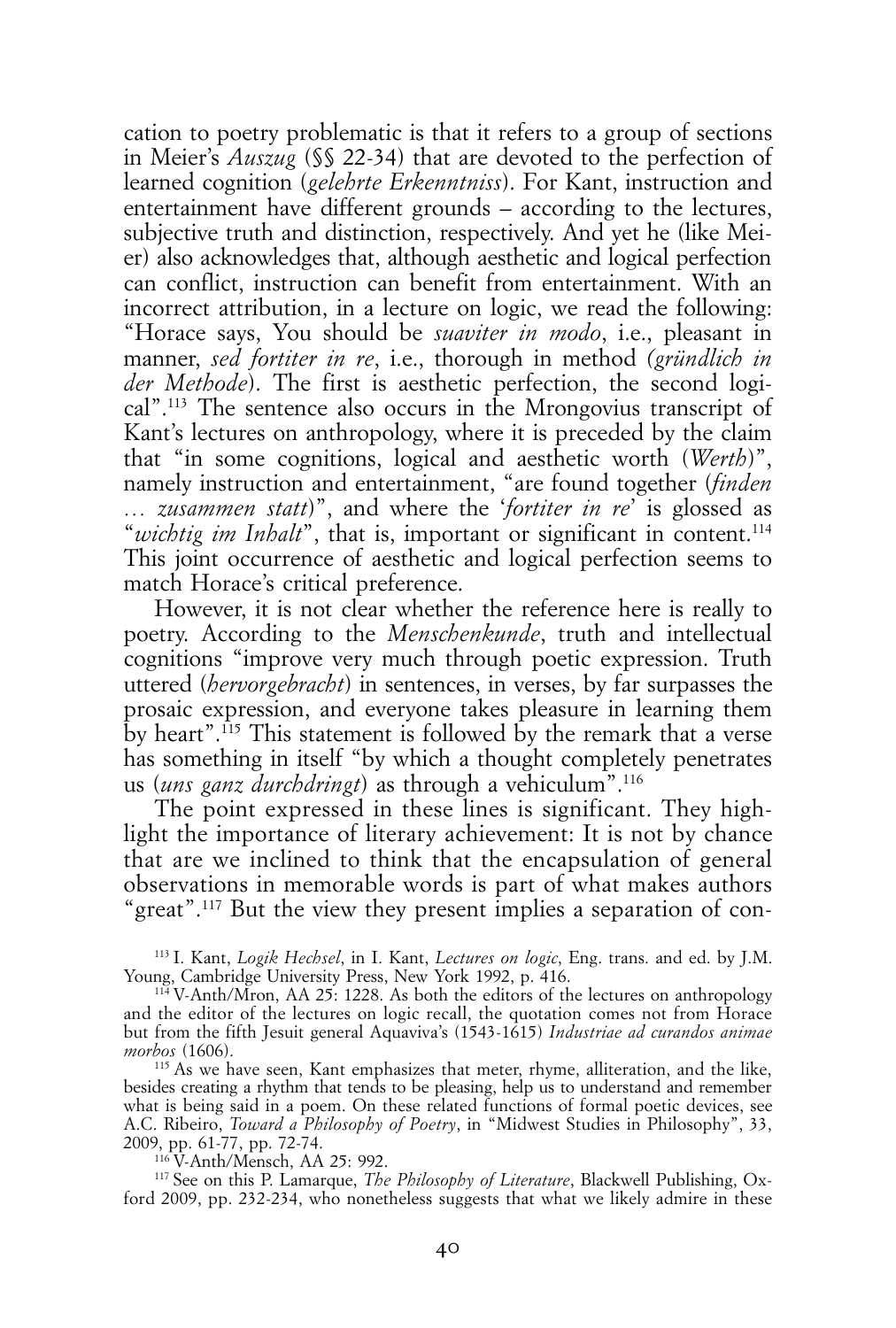tent and form which seems to conflict with Kant's ultimate conception of genius, according to which genius involves both a creative talent for ideas *and* expressive ability. The "happy relation" of form and content (or aboutness) of which Kant speaks hints at a holistic kind of unity, at the idea of "a subject-realized-injust-this-way", to borrow an expression by Peter Lamarque.<sup>118</sup> "Aquaviva's" view better applies to those products that belong to science and that please because they are "in accordance" with taste. As Kant emphasizes, however, this does not make them beautiful works of art: "The pleasing form which one gives to [them]", he claims, "is only the vehicle of communication and a manner, as it were, of presentation".119 There is a *modus aestheticus* or *manner* "of putting thoughts together in a presentation" which has "no other standard than the feeling of unity in the presentation"; this manner is valid for beautiful art,<sup>120</sup> but, according to Kant, it is not a sufficient condition for something's counting as (fine) art.<sup>121</sup>

There are contents that can be expressed both in verse and in prosaic language and that are perhaps better communicated through verse, but poetry, Kant seems to think, cannot be reduced to the versification of content. So what space is left for the unification, in poetry, of cognitive and aesthetic value? Since both in the lectures and in the third *Critique* Kant points out that the main aim of poetry is, in the wording of the lectures, "to entertain", a more natural way to construct its cognitive value is to think of it as external to aesthetic value, a sort of side effect of a good poem. Is it in this way that "with all good poets" nourishment is given to the understanding,122 or does Kant's conception of poetry allow for a closer connection between aesthetic and cognitive value? In the next and final section, I will try to show that there are reasons to attribute the second alternative to Kant.

cases, more than profundity of thought, is precision of expression.

120 KU § 49, AA 05: 318-319.

121 On the other hand, he finds it ridiculous that "someone speaks and decides like a genius  $[...]$  in matters of the most careful rational inquiry" (KU  $\frac{1}{2}$  47, AA 05: 310).

<sup>118</sup> Lamarque, 'Semantic Finegrainedness and Poetic Value', cit., p. 29. A similar idea seems to be suggested by the transcript itself, in the observation that the rhyme is at its best when it is made in such a way that one is surprised to find the relevant word natural and believes that no better word or thought could be found to replace it (see V-Anth/ Mensch, AA 25: 992).

<sup>&</sup>lt;sup>119</sup> KU  $\frac{19}{3}$  48, AA 05: 313. The same holds for "a moral treatise, or even a sermon": they can have "in themselves this form of beautiful art, though without seeming studied; but they are not on this account called works of beautiful art" (KU § 48, AA 05: 313).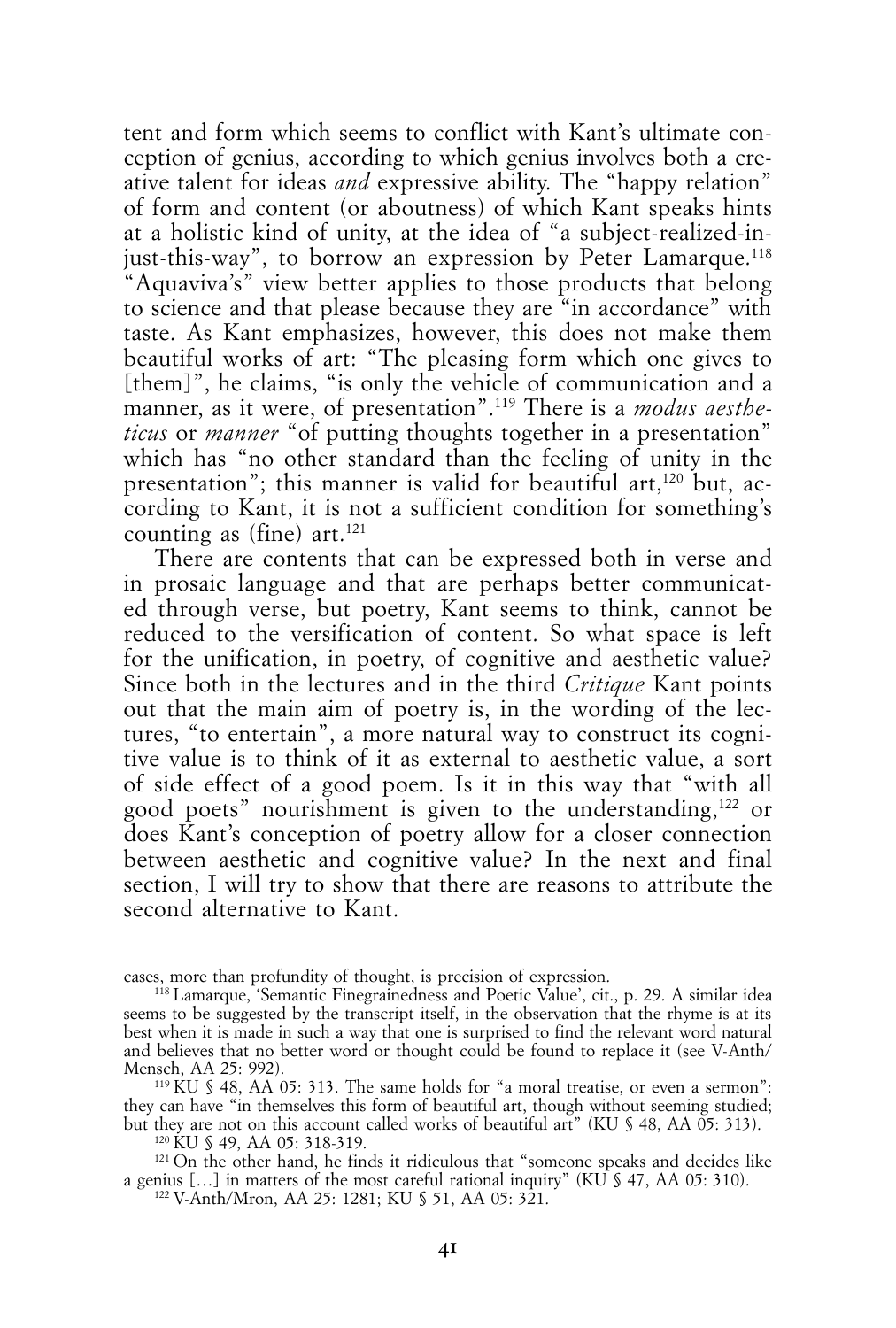### 4. *Kant's Moderate Aesthetic Cognitivism*

We have seen passages from the lectures that suggest that, insofar as poetry is an occupation of sensibility, arranged by the understanding, the role of the latter is simply to bring some kind of order to the representations of the imagination and to prevent contradictions between them. However, there are also hints at a stronger involvement of the understanding. In the *Menschenkunde*, we read that the understanding "must be […] secretly and unnoticedly instructed" by a poem, otherwise that poem will not be appreciated; if the understanding is not present, then even though our senses are entertained, the poem will be "insipid and tasteless (*fade und unschmackhaft*)".123

Tellingly, we also encounter a reformulation of the dictum from the first *Critique* to the effect that "[i]ntuitions without thoughts yield no knowledge, but thoughts without intuition are reflections without a subject, therefore both of them must be united (*Anaschauen ohne Gedanken giebt keine Erkennyniß, aber Gedanken ohne Anschauung sind Betrachtungen ohne Stoff, daher muß beides vereinigt warden*)".<sup>124</sup> The suggestion is that intuitions and thoughts must be combined; however, it is also pointed out that "one of them must shine out (*hervorleuchten*)", that is, "the main thing must be placed in one of them". Either the understanding or the imagination must set the end; since in poetry the most important thing is to engage the imagination, the understanding must always "come along (*hinzukommen*)", as if only casually (*nebenbei*). The point is then exemplified as follows: "when the poet adorns (*ausschmückt*) a whole succession of thoughts with images (*Bildern*), the beautiful must immediately shine, but the understanding must only come later (*hinterher kommen*) and the thought must not immediately shine through (*hervorscheinen*), but only in the aftertaste".125

These passages also shed light on the cognitive role that aesthetic ideas might play. As we have seen, aesthetic ideas are intuitions. However, since they cannot be brought to determinate concepts, they outrun the possibility of cognition. In a sense, they arouse a desire to know but also invalidate the means to knowledge. How they can nevertheless have a cognitive function is filled in by the passage just quoted, as it suggests that, while striking in their beau-

<sup>123</sup> V-Anth/Mensch, AA 25: 986-987.

<sup>124</sup> V-Anth/Mensch, AA 25: 987.

<sup>125</sup> V-Anth/Mensch, AA 25: 987-988; see also Anth § 71, AA 07: 246. While playing with the imagination, the poet meets the understanding by means of concepts, and thereby "improves and enlivens (*cultiviert und belebt*) it". What is beautiful must at the same time be a "strengthening (*Stärkung*) of our concepts" (V-Anth/Busolt, AA 25: 1465-1466).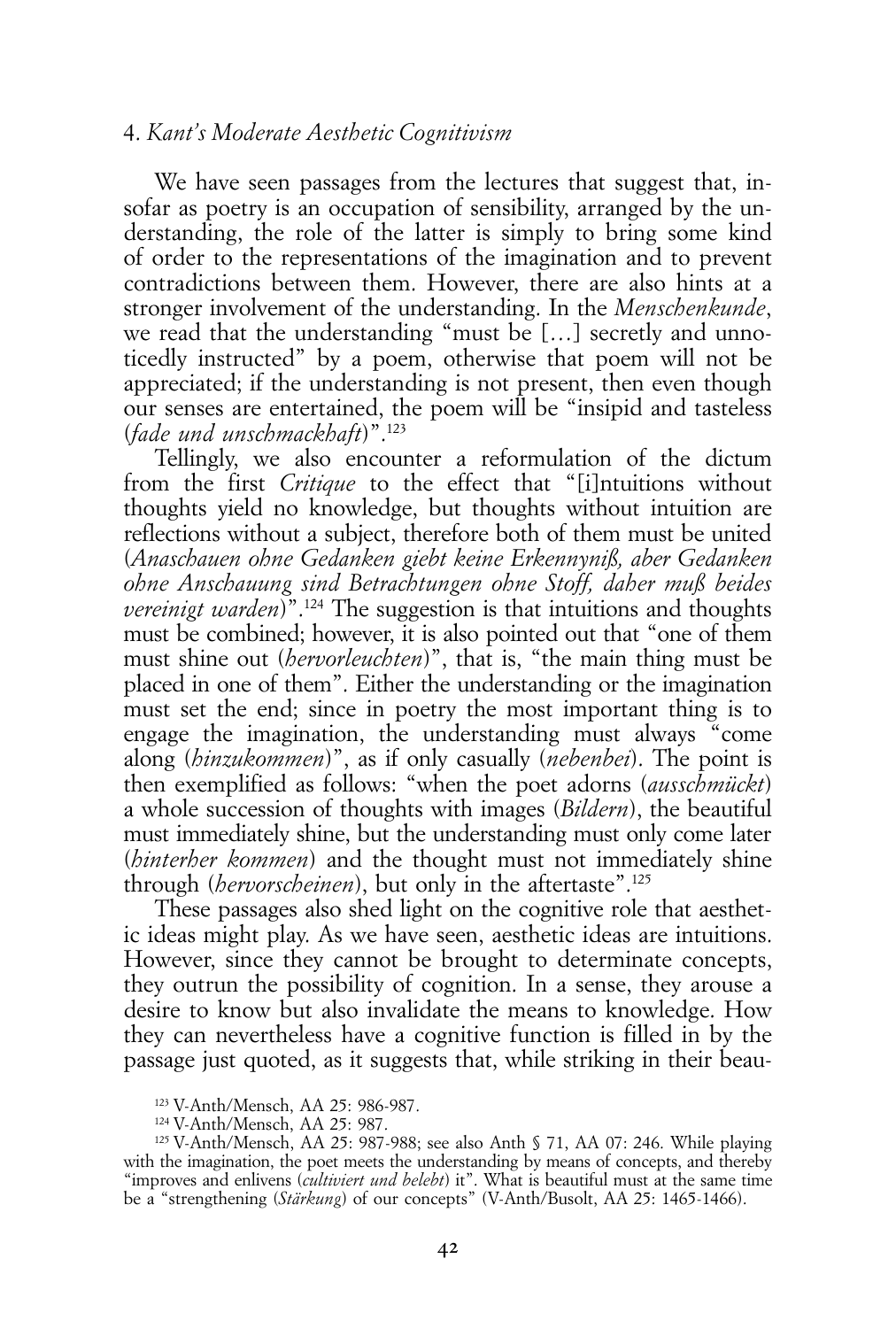ty, poetic images illustrate thoughts.

In fact, Kant claims that "the *painter of ideas* alone is the master of beautiful art",126 and in the *Anthropologie Busolt* (WS 1788/89) the poet is described as trying to find images "to approximate more and more the concepts of the understanding".127 This approximation is presented as a perfection (*Vollkommenheit*) that greatly helps the understanding: examples or intuitions enliven concepts, giving them force and clarity, and can thereby make them interesting.128 Kant admires Milton in part because the latter always strives to provide intuitions, and "the clarity of intuitions and the novelty of the images cultivate (*Cultivieren*) the understanding a lot".129 We often find claims like these in the lectures, and the third *Critique* does not radically break with the view they express.

Like the confused representations of the rationalist aesthetics, Kant's aesthetic ideas can "enlarge" the meaning of abstract concepts, bringing to mind a plurality of thoughts, feelings, and moods linked together and connected to these concepts, thereby furthering our understanding of them. Consider again the concept of love. Our ordinary explication of 'love' leaves unelaborated much of its meaning, in particular the experience-related features of its content. While we may experience love, there are likely limits to our understanding of the idea of love itself, deriving from the way our experience makes it available to us. A concrete presentation of love offered by a poem may carry forward features that we have not grasped from our own experience or offer a different perspective on this concept, making it more cognitively accessible to us and contributing to a richer understanding of it.130 It would not be misleading to use the word 'learning' in this regard, even if the kind of knowledge acquired cannot be fully articulated in propositions. On the one hand, this knowledge is not discursive because it refers to the affective and emotional aspects associated with our concepts – aspects with which we can only be perceptually acquainted; on the other hand – think once more about 'love' – it is not discursive because our language is not rich enough to grasp all the aspects of love in its particular instances. Our concepts, and our words, refer

129 V-Anth/Busolt, AA 25: 1466.

130 This point is made by Kuplen, *Cognitive Interpretation of Kant's Theory of Aesthetic Ideas*, cit., pp. 59-60. See also M. Kuplen, *Art and Knowledge: Kant's Perspective*, in "Proceedings of the European Society for Aesthetics", 7, 2015, pp. 317-331.

<sup>126</sup> Anth § 71, AA 07: 248.

<sup>127</sup> V-Anth/Busolt, AA 25: 1446.

<sup>128</sup> Cf. V-Anth/Busolt, AA 25: 1444. To be sure, "aesthetic distinctness through examples" may improve "understandability", but it is "of a completely different kind than distinctness through concepts as marks"; "examples are simply not marks and do not belong to the concept as parts but, as intuitions, to the use of the concept" (Log, AA 9: 62).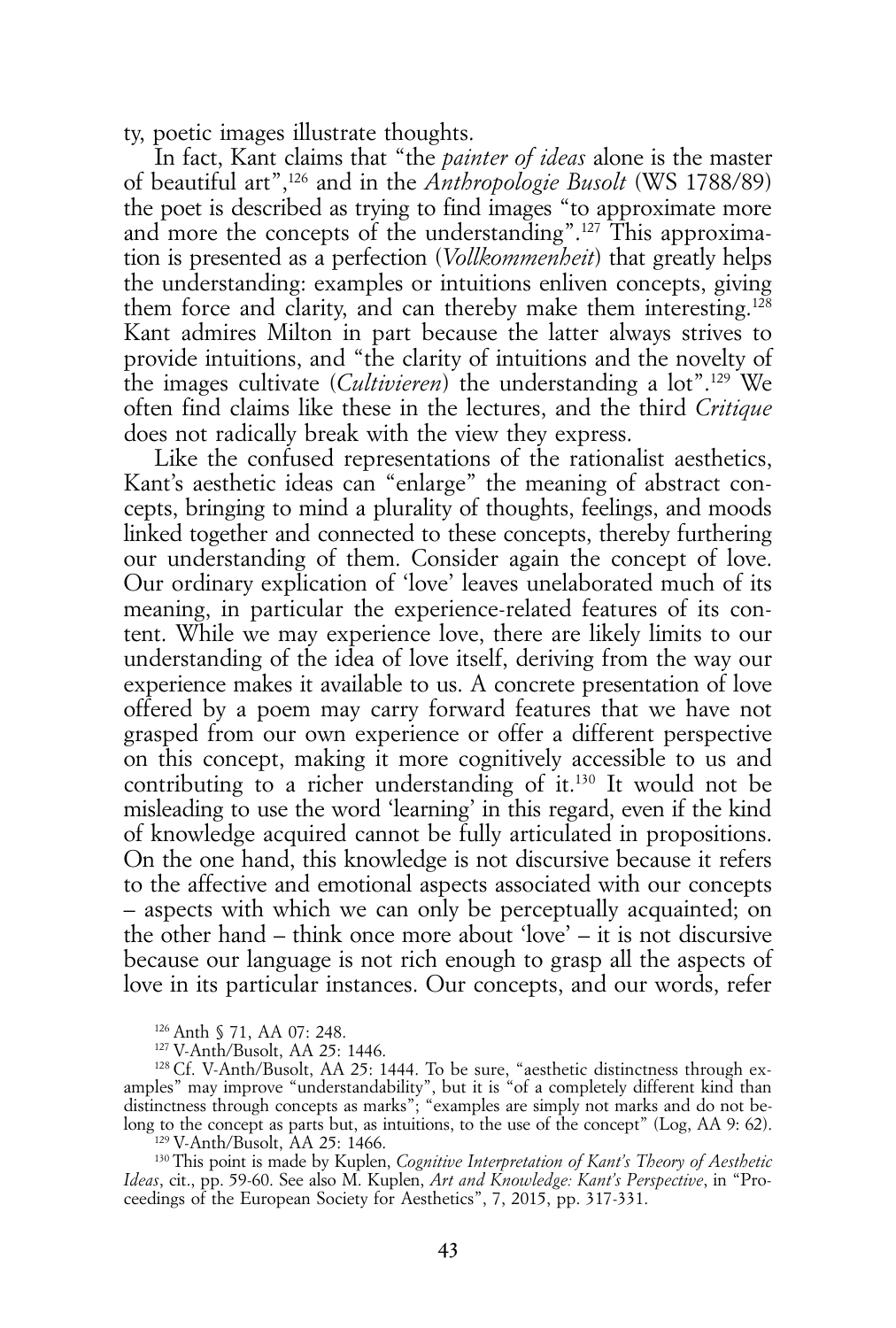to properties that one case of love shares with others of its kind, but they cannot represent its individual features and therefore leave them undetermined. An artistic presentation of love – the expression of an aesthetic idea associated with the concept – can bring together different emotional and affective aspects of an experience of love and the thoughts and beliefs connected to it; in giving a perceptible form to these mental states, it may offer the opportunity to recognize features of love that cannot be directly represented. Although we already possess the concept, in the presentation of new and perhaps unfamiliar aspects (or contexts) of its application, our understanding of it is improved.

Something similar may be claimed with regard to the other kinds of concepts that aesthetic ideas can sensibly represent, namely ideas of reason such as those of God, freedom, and immortality. Both abstract concepts and ideas of reason have no appropriate sensible intuition. The aesthetic attributes that provide an aesthetic idea – recall Jupiter's eagle – can offer a symbolic or metaphorical representation of an idea of reason. They are not part of its logical content, but they can express certain associations connected to it, which, in combination, yield an intuition that represents the idea, giving it content or meaning, as required by Kant's claim that concepts without intuitions are empty. $^{131}$  In this way, an aesthetic idea helps us to better understand what such an indeterminate concept means.132 Kant's admiration of Milton's striving to provide intuitions may be connected to this effect of aesthetic ideas. After all, when he claims that the poet "ventures to make sensible rational ideas of invisible beings, the kingdom of the blessed, the kingdom of hell, eternity, creation, etc".<sup>133</sup> it is natural to suppose that he is thinking of Milton, whom he considered a genius and associated with Shakespeare: "Milton, Shakespeare are geniuses".134

If this is correct, then one possibility when interpreting Kant's claim that aesthetic ideas as expressed in good poems are food for the understanding is to consider how, by imbuing abstract concepts and ideas of reason with intuitions, they can improve our understanding of them and give them more substantive meaning. This reading also helps to make sense of Kant's prudent statement

<sup>131</sup> A 52/B 75.

<sup>132</sup> The reference, in the *Menschenkunde*, to the dictum of the first *Critique* suggests that aesthetic ideas take on the role of intuition in ordinary cognition; in a sense, as presentations of particular concepts (of particular subjects or thematic concepts), they "are a means of occupying the emptiness" (Bruno, *Kant's Concept of Genius. Its Origin and Function in the Third Critique*, cit., p. 137) of thoughts without content (see KrV, A 51/B 75).

<sup>133</sup> KU § 49, AA 05: 314.

<sup>134</sup> V-Anth/Busolt, AA 25: 1497.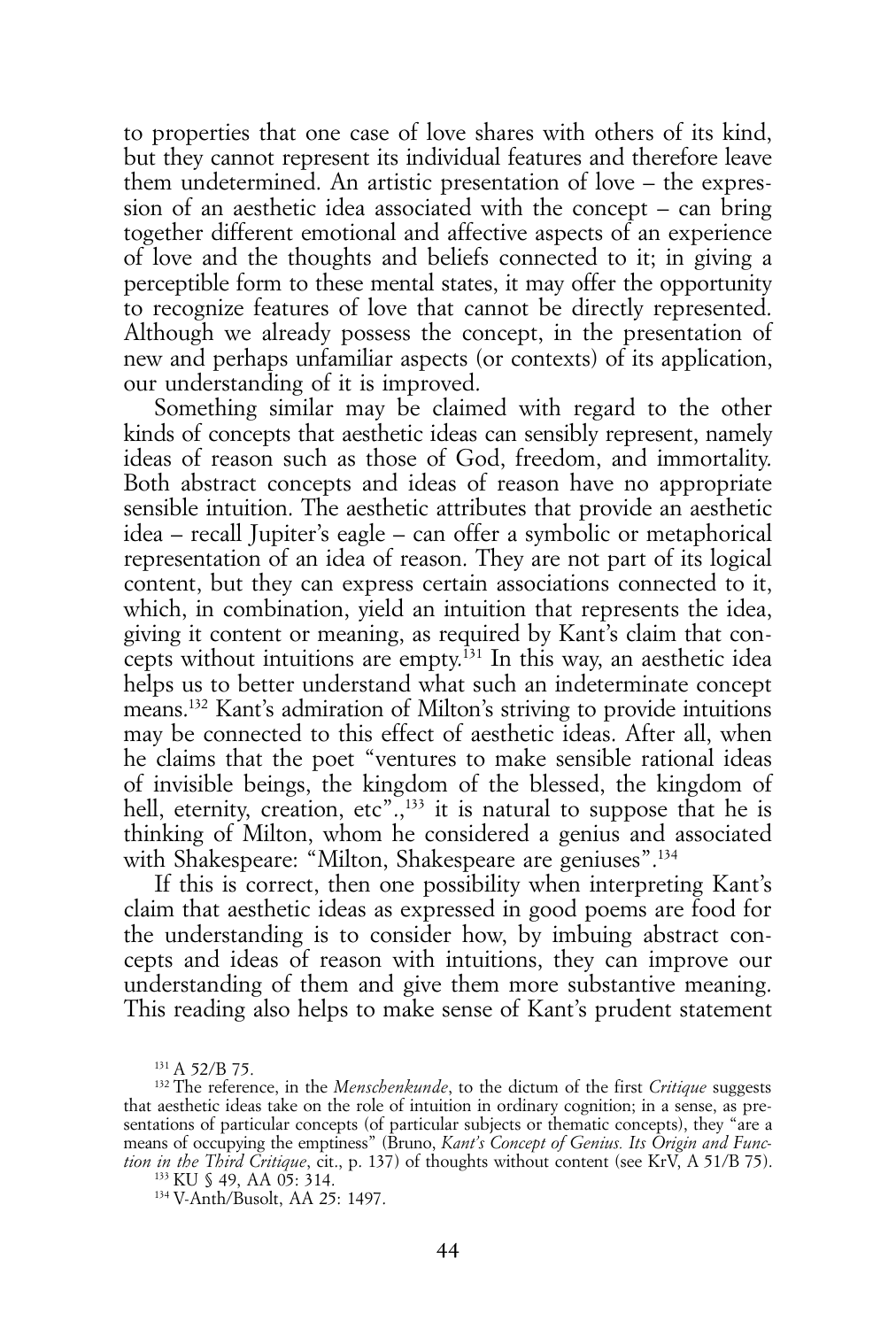that aesthetic ideas are indirectly applied to cognition.135 With regard to poetry, I would like to rephrase this statement by saying that their expression in good poems can have cognitive benefits.<sup>136</sup> As I have just suggested, these benefits consist mainly in the fact that such poems often initiate in readers/listeners a reflective process that makes them explicitly aware of aspects or implications of concepts (or experiences) that they formerly knew (or had) in an unarticulated way; this may also inspire them to re-evaluate their understanding of those concepts (or experiences).<sup>137</sup>

As a way of concluding these reflections, I would like to return to an aspect hinted at in section 1, namely the figurative, imagistic way in which poetry often communicates meaning. The crucial role of this feature of poetry now becomes clear, as it seems that, given the conceptually indeterminate character of aesthetic ideas, the only way to communicate them is through a non-discursive mode of expression, that is, by giving them a perceptible form of some kind. It may seem unlikely that this can be accomplished by an "art of speech". However, poetry can make thoughts and feelings perceivable in virtue of the figurative element that is characteristic of the art form. Kant is well aware of this feature of poetry, given his description of the poet as a "painter of ideas". In the third *Critique*, he hints at this indirectly. Explaining the pictorial arts as involving "the expression of ideas in sensible intuition", he adds in brackets: "not through representations of the mere imagination, which are evoked through words".<sup>138</sup> I take this remark to refer to the arts of speech dealt with in the preceding paragraphs. If this is correct, then Kant is assuming that in poetry, words function as a sort of trigger of inner representations of the imagination, conjuring meaning-rich images that evoke thoughts and feelings and promote a search for meaning which, to use Kant's words, "sets the faculty of intellectual ideas (reason) into motion".139 Incidentally, this suggests that the bearers of poetic meaning are the images evoked by the words of a poem.

In addition to its pictorial aspects, poetry also has musical features. If only in a footnote, I have recalled Kant's claim that rhyme and rhythm make poetry (at least insofar as it is read aloud) similar

<sup>135</sup> Cf. KU § 49, AA 05: 317.

<sup>136</sup> I owe this expression (and the idea connected to it) to D. Davies, *Aesthetics and Literature*, Continuum, London 2007, pp. 162-163.

<sup>137</sup> On this see also Vidmar Jovanović, *Kant on Poetry and Cognition*, in "Journal of Aesthetic Education", 54, 1, 2020, pp. 1-17.

<sup>138</sup> KU § 51, AA 05: 321-322.

<sup>139</sup> KU § 49, AA 05: 315.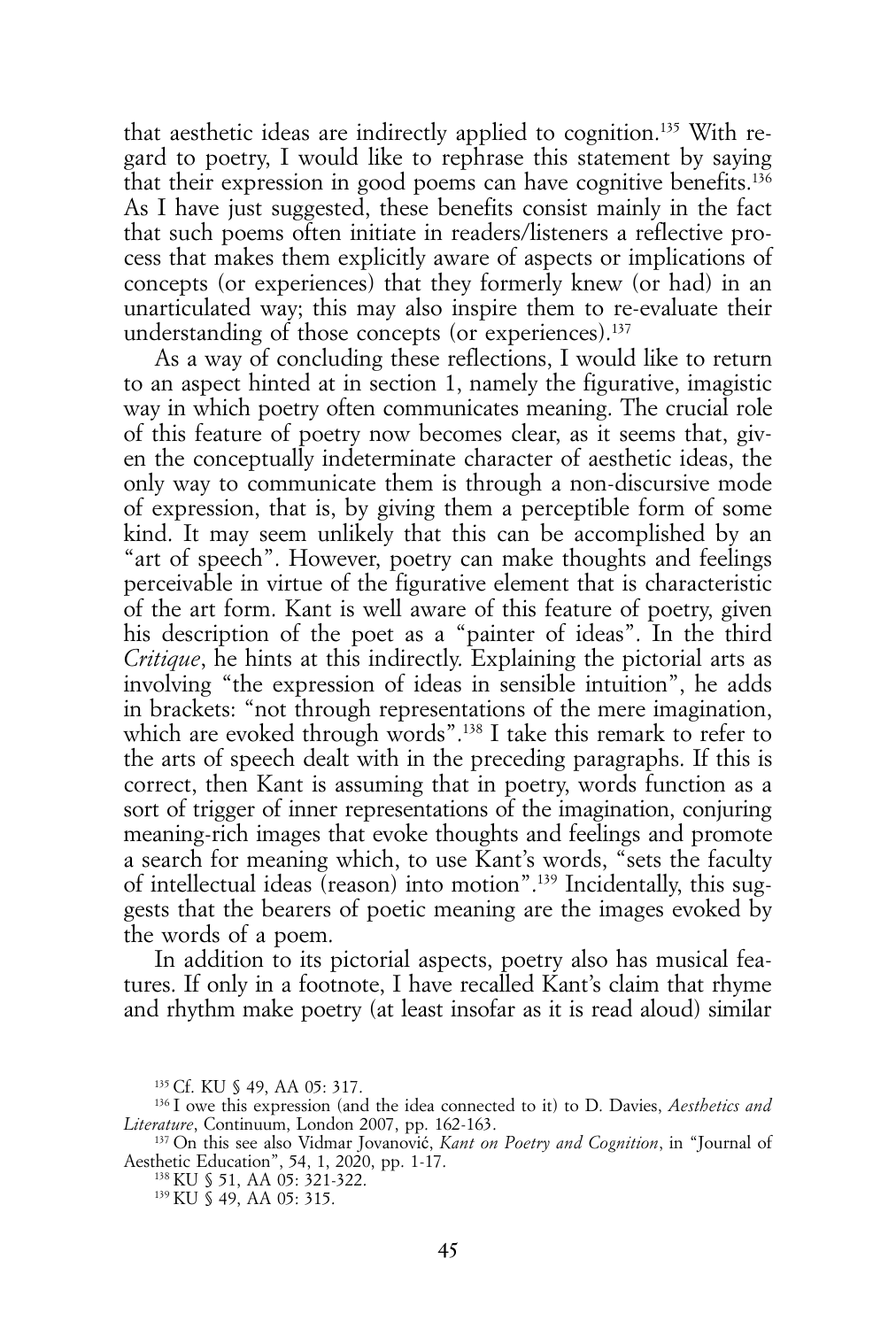to music.140 Thus, the art to which he attributes "the highest rank of all" and whose value does not lie in its perceptual properties alone may also offer the "enjoyment" of the art that, more than any other, "moves the mind in more manifold and, though only temporarily, in deeper ways".141 On the one hand, this suggests that in the case of poetry, both the transitive use and the intransitive use of the term 'expression' play a role. Kant could therefore subscribe to Angela Leighton's claim that "a poem expresses something […] and at the same time […] is expressive, as if with musical dynamic".142 On the other hand, it impinges on the nature of the thought process that poetry can prompt: rather than being one of logical connection, it may, to use Leighton's words, be "one of sound and syntax, rhythm and accent, of sense sparked by the collocation and connotation of words".143

Assuming that I have justified attributing the epistemic claim implied by aesthetic cognitivism to Kant, the vindication of the aesthetic claim follows immediately. In truth, Kant does not claim that the cognitive value of a work of art contributes to its artistic value, but his conception implies that the source of the cognitive value of a work, namely the aesthetic ideas it expresses, is also the source of its aesthetic value. As we have seen, Kant describes the mental disposition effected by aesthetic ideas in terms akin to those used to describe the state of mind on which taking pleasure in the beautiful rests, and he equates beauty with the expression of aesthetic ideas. The result is that a work strikes us as beautiful when it makes possible the wealth of thoughts and the animation of the cognitive faculties on which its potential cognitive benefits depend. In poetry, more than any other art, it becomes clear that what Kant considers the source of the pleasure offered by a work is a disposition of the mind that, while it perhaps does not push in the direction of what can be known, surely invites a kind of imaginative thought<sup>144</sup> that is not devoid of cognitive value, for it often engages in reflection on aspects of our experience and the use of our concepts.

<sup>&</sup>lt;sup>140</sup> See n. 20. He also suggests that the "art of tone (*Tonkunst*)" may "very naturally be united with" poetry (KU  $\overline{S}$  53, AA 05: 328).

<sup>141</sup> KU § 53, AA 05: 328. That musicality contributes to the aesthetic value of poetry is claimed in Anth § 71, AA 07: 247.

<sup>142</sup> A. Leighton, 'Poetry's Knowing: So What Do We Know?', in J. Gibson (ed.), *The Philosophy of Poetry*, Oxford University Press, Oxford 2015, pp. 162-182, p. 174.

<sup>143</sup> Ivi, p. 178.

<sup>144</sup> I have borrowed the expression 'imaginative thought' from E. John, 'Poetry and cognition', in J. Gibson, W. Huemer and L. Pocci (eds.), *A Sense of the World. Essays on fiction, narrative, and knowledge*, Routledge, New York and London 2007, pp. 219-232, p. 229.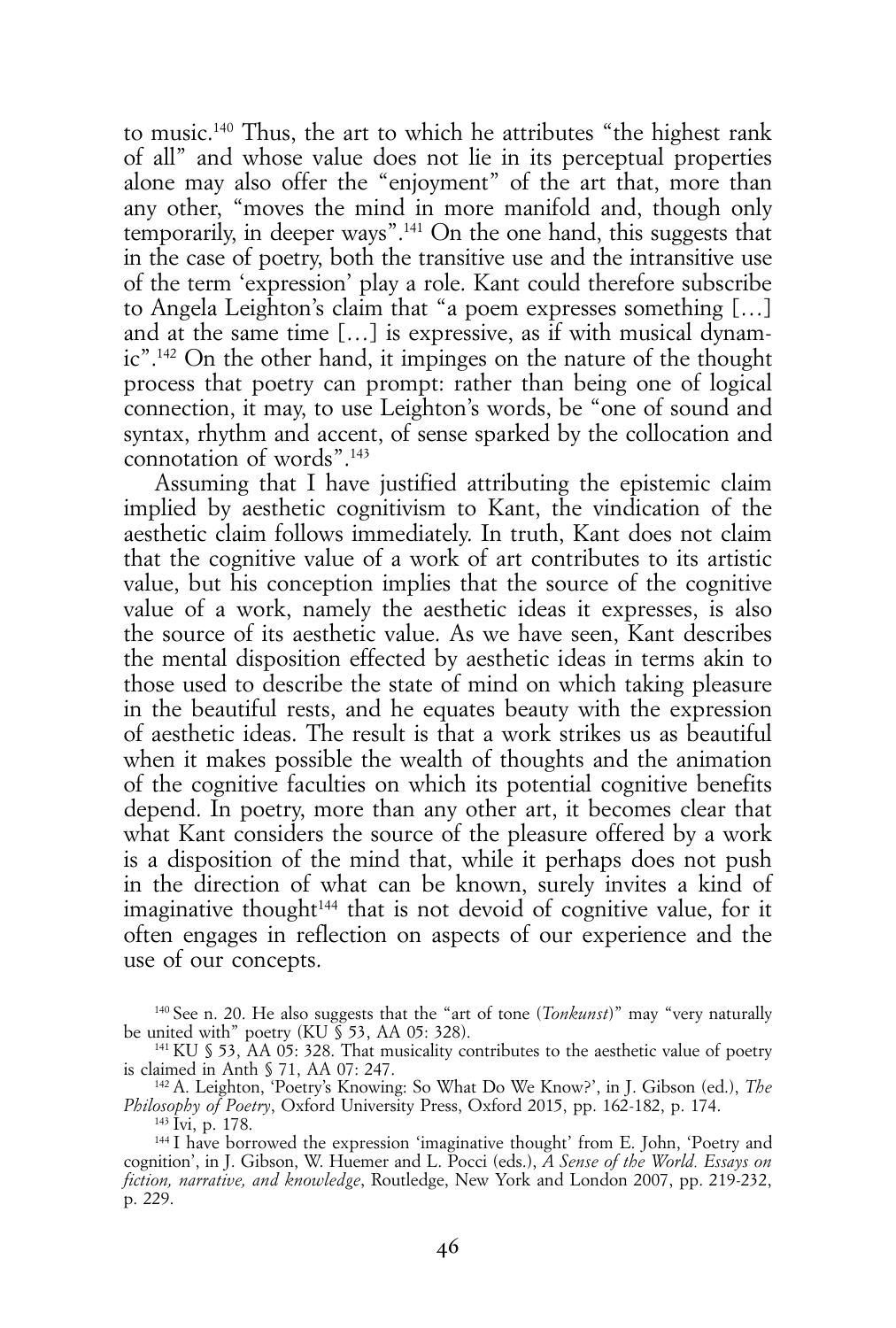### *References*

- Amoroso L., *Ratio & aesthetica. La nascita dell'estetica e la filosofia moderna*, ETS, Pisa 2000.
- Batteux Ch., *Les beaux art réduit à un même principe*, Durand, Paris 1746.
- Baumgarten A.G., *Aesthetica*, Olms, Hildesheim 1961 (anastatic reprint of the edition Frankfurt 1750).
- Baumgarten A.G., *Metaphysica* (editio 7), Hildesheim, Olms 1963 (facsimile reproduction of the edition Halae Magdeburgicae, 1779).
- Baumgarten A.G., *Meditationes philosophicae de nonnullis ad poema pertinentibus* (Lateinisch-Deutsch), ed. by H. Paetzold, Meiner, Hamburg 1983.
- Beiser F.C., *Diotimas's Children. German Aesthetic Rationalism from Leibniz to Lessing*, Oxford University Press, Oxford 2009.
- Breitenbach A., *One Imagination in Experiences of Beauty and Achievements of Understanding*, in "British Journal of Aesthetics", 60, 1, 2020, pp. 71-88.
- Bruno P.W., *Kant's Concept of Genius. Its Origin and Function in the Third Critique*, Continuum, London 2010.
- Budick S., *Kant and Milton*, Harvard University Press, Cambridge (Mass.) and London 2010.
- Camp E., *Two Varieties of Literary Imagination: Metaphor, Fiction, and Thought Experiments*, in "Midwest Studies in Philosophy", 33, 2009, pp. 107-130.
- Davies D., *Aesthetics and Literature*, Continuum, London 2007.
- Fiddes P.S., with G. Bader (ed.), *The Spirit and the Letter. A Tradition and a Reversal*, Bloomsbury, London 2013.
- Gibson J., *The Question of Poetic Meaning*, in "Nonsite", 4, 2011. http://nonsite.org/article/the-question-of-poetic-meaning, accessed 22/08/20.
- John E., 'Poetry and cognition', in J. Gibson, W. Huemer and L. Pocci (eds.), *A Sense of the World. Essays on fiction, narrative, and knowledge*, Routledge, New York and London 2007, pp. 219-232.
- Kant I., *Kritik der Urteilskraft*, in *Kant's gesammelte Schriften*, ed. by the Königlich Preußischen Akademie der Wissenschaften, vol. 5, W. de Gruyter, Berlin 1968; Eng. trans. by P. Guyer and E. Matthews, *Critique of the Power of Judgment*, ed. by P. Guyer, Cambridge University Press, New York 2000.
- Kant I., *Vorlesungen über Logik*, in *Kant's gesammelte Schriften*, ed. by the Königlich Preußischen Akademie der Wissenschaften,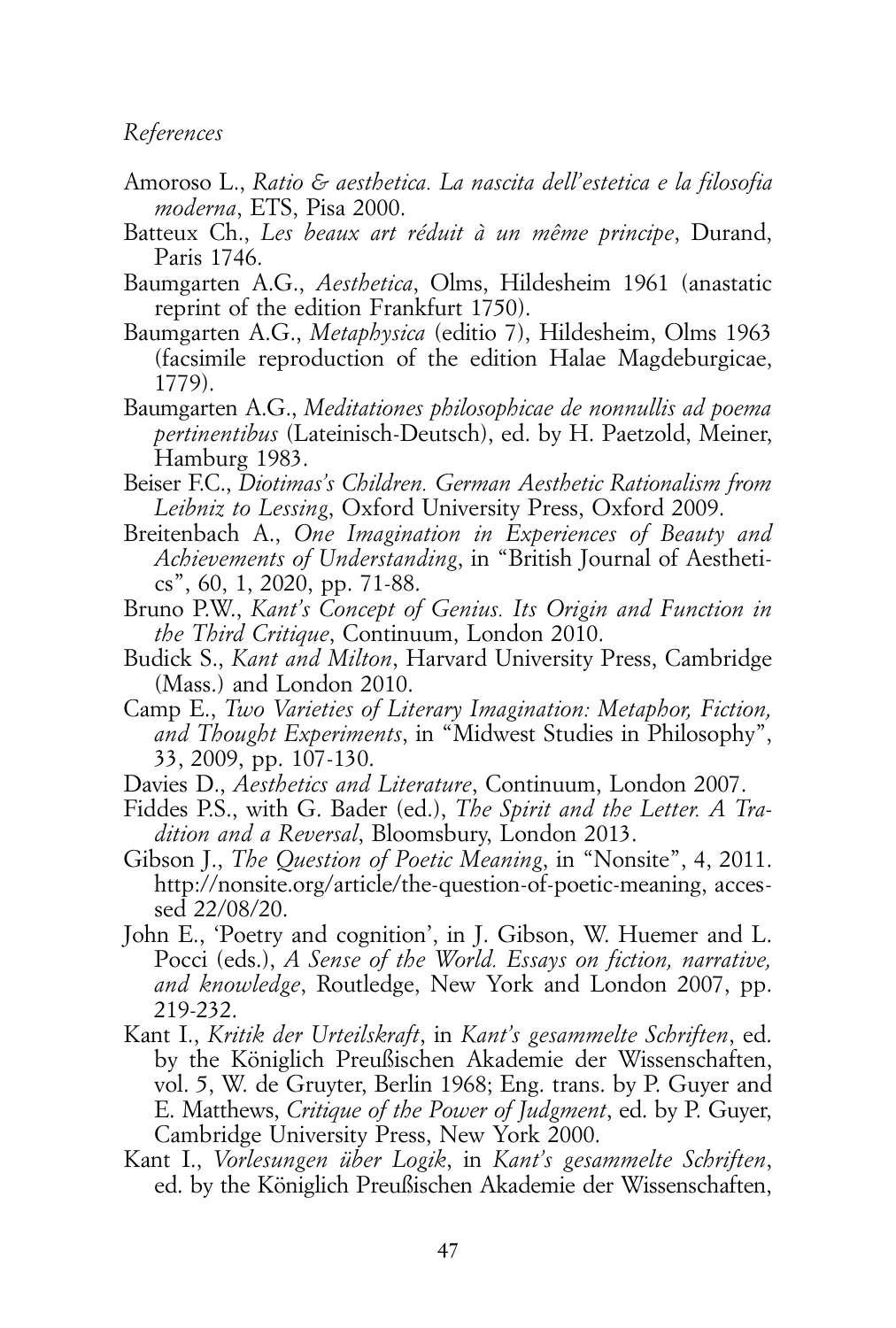vol. 24.1, W. de Gruyter, Berlin 1966; Eng. trans. and ed. by J.M. Young, *Lectures on logic*, Cambridge University Press, New York 1992.

- Kant I., *Vorlesungen über Anthropologie*, in *Kant's gesammelte Schriften*, ed. by the Königlich Preußischen Akademie der Wissenschaften, vol. 25.1, W. de Gruyter, Berlin 1997; Eng. trans. by R.R. Clewis, R.B. Louden, G. Felicitas Munzel, A.W. Wood, *Lectures on Anthropology*, ed. by A.W. Wood, R.B. Louden, Cambridge University Press, Cambridge, 2012.
- Kuplen M., *Art and Knowledge: Kant's Perspective*, in "Proceedings of the European Society for Aesthetics", 7, 2015 pp. 317-331.
- Kuplen M., *Cognitive Interpretation of Kant's Theory of Aesthetic Ideas*, in "Estetika: The Central European Journal of Aesthetics", 56/12, 1, 2019, pp. 48-64.
- Lamarque P., *The Philosophy of Literature*, Blackwell Publishing, Oxford 2009.
- Lamarque P., 'Semantic Finegrainedness and Poetic Value', in J. Gibson (ed.), *The Philosophy of Poetry*, Oxford University Press, Oxford 2015, pp. 18-36.
- La Rocca C., 'Das Schöne und das Schatten. Dunkle Vorstellungen und ästhetische Erfahrung zwischen Baumgarten und Kant', in H. F. Klemme, M. Pauen, M.-L. Raters (eds.), *Im Schatten des Schönen. Die Ästhetik des Häßlichen in historischen Ansätzen und Aktuellen Debatten*, Aisthesis Verlag, Bielefeld 2006, pp. 19-64.
- Leighton A., 'Poetry's Knowing: So What Do We Know?', in J. Gibson (ed.), *The Philosophy of Poetry*, Oxford University Press, Oxford 2015, pp. 162-182.
- Mathisen S., 'Kants System der schönen Künste (§§ 51-54)', in O. Höffe (eds.), *Immanuel Kant. Kritik der Urteilskraft*, Akademie Verlag, Berlin 2008, pp. 173-188.
- Matherne S., *The Inclusive Interpretation of Kant's Aesthetic Ideas*, in "British Journal of Aesthetics", 53, 2013, pp. 21-39.
- Matherne S., 'Kant's Theory of Imagination', in A. Kind (ed.), *The Routledge Handbook of Philosophy of Imagination*, Routledge, London and New York 2016, pp. 55-68.
- Pollok K., *Kant's Theory of Normativity*, Cambridge University Press, Cambridge 2017.
- Ribeiro A.C., *Intending to Repeat: A Definition of Poetry*, in "The Journal of Aesthetics and Art Criticism", 65, 2, 2007, pp. 189- 201.
- Ribeiro A.C., *Toward a Philosophy of Poetry*, in "Midwest Studies in Philosophy", 33, 2009, pp. 61-77.